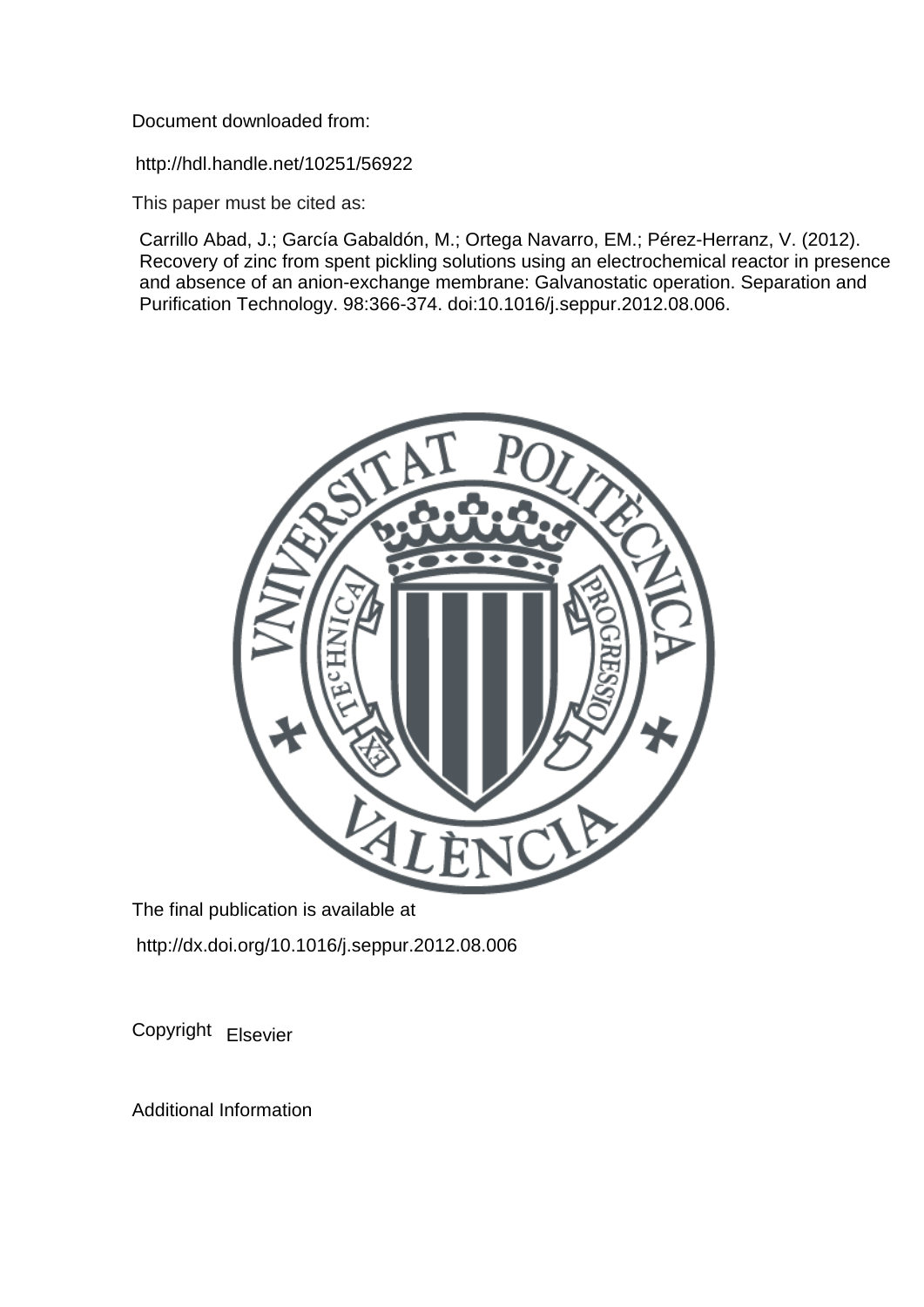# **RECOVERY OF ZINC FROM SPENT PICKLING SOLUTIONS USING AN ELECTROCHEMICAL REACTOR IN PRESENCE AND ABSENCE OF AN ANION-EXCHANGE MEMBRANE. GALVANOSTATIC OPERATION.**

**J. Carrillo-Abad, M. García-Gabaldón, E. Ortega, V. Pérez-Herranz\***

*Grupo IEC, Departamento de Ingeniería Química y Nuclear, Universitat Politècnica de València (UPV), Camino de Vera s/n, 46900 Valencia, Spain.* 

\*Corresponding author. Tel.: +34-6-3876320; fax: +34-6-3877639; E-mail address: [vperez@iqn.upv.es](mailto:vperez@iqn.upv.es) (V. Pérez-Herranz)

*Keywords:* electrochemical deposition, chlorine, iron, redissolution, pickling solutions, zinc electrodeposition

## **Abstract**

The performance of a one and two-compartment electrochemical reactor under galvanostatic control for zinc recovery present in the spent pickling solutions is studied in this paper. These solutions, which mainly contain  $ZnCl_2$  and  $FeCl_2$  in aqueous HCl media, come from the hot dip galvanizing industry. The effect of the anion-exchange membrane (AEM) on the figures of merit of the electrochemical reactor is analyzed.

In the absence of iron in solution, as the current value was shifted towards more negative values, the zinc fractional conversion increased because of the increase in the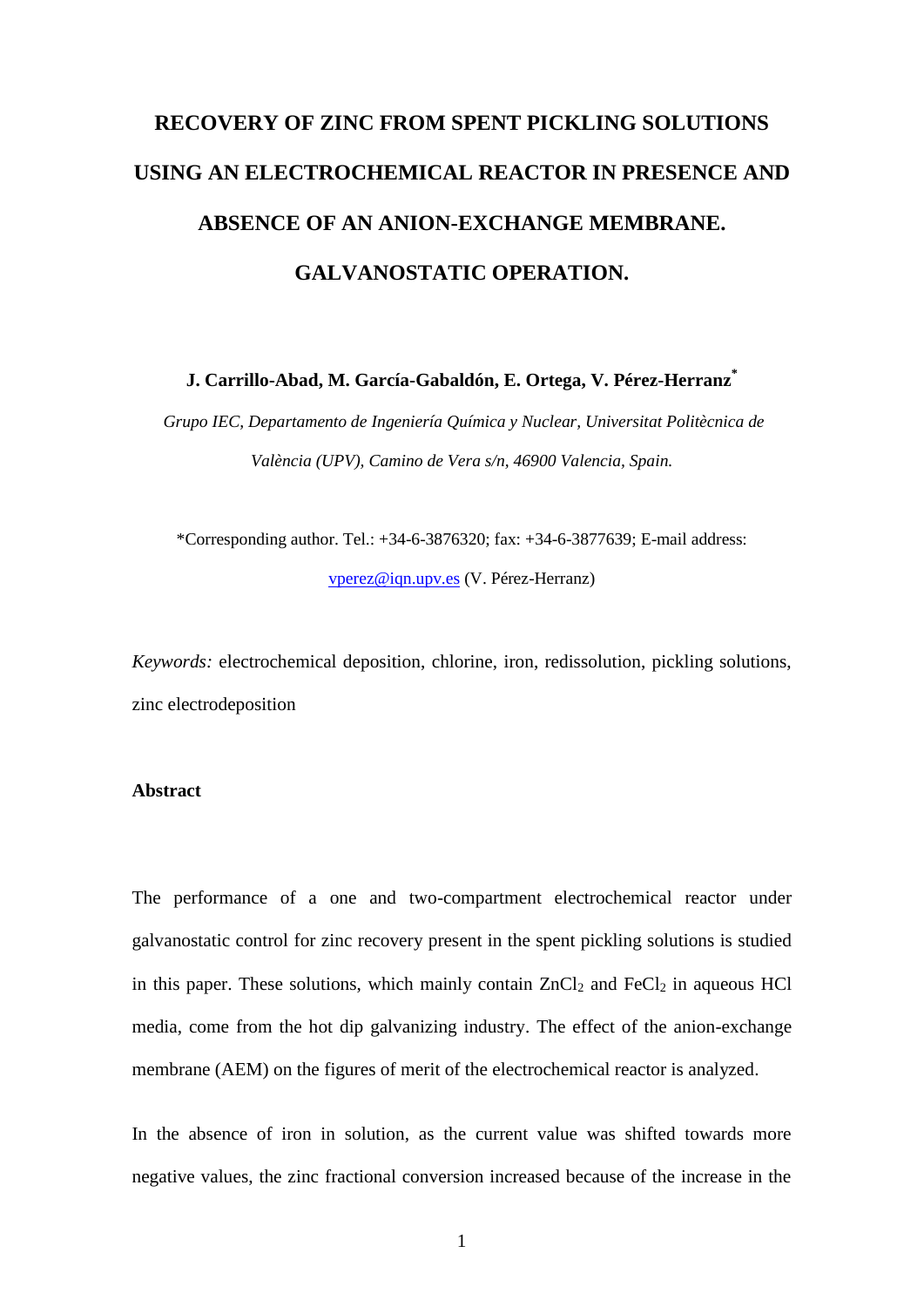zinc reduction rate. However, the increase in current values made current efficiency decrease due to the hydrogen-reduction side reaction, which caused an increment in the specific energy consumption. The presence of iron in synthetic solutions led to a decrease in current efficiency associated with the reverse redox  $Fe^{2+}/Fe^{3+}$  system and to the enhancement of the HER, which also induced increments in the local pH and the subsequent zinc redissolution. These adverse effects related to the presence of iron could be minimized by the interposition of an AEM. In this case, the zinc redissolution was eliminated which enabled zinc conversion values close to 100% together with higher current efficiencies as the consumption of current by the system  $Fe^{2+}/Fe^{3+}$  was diminished.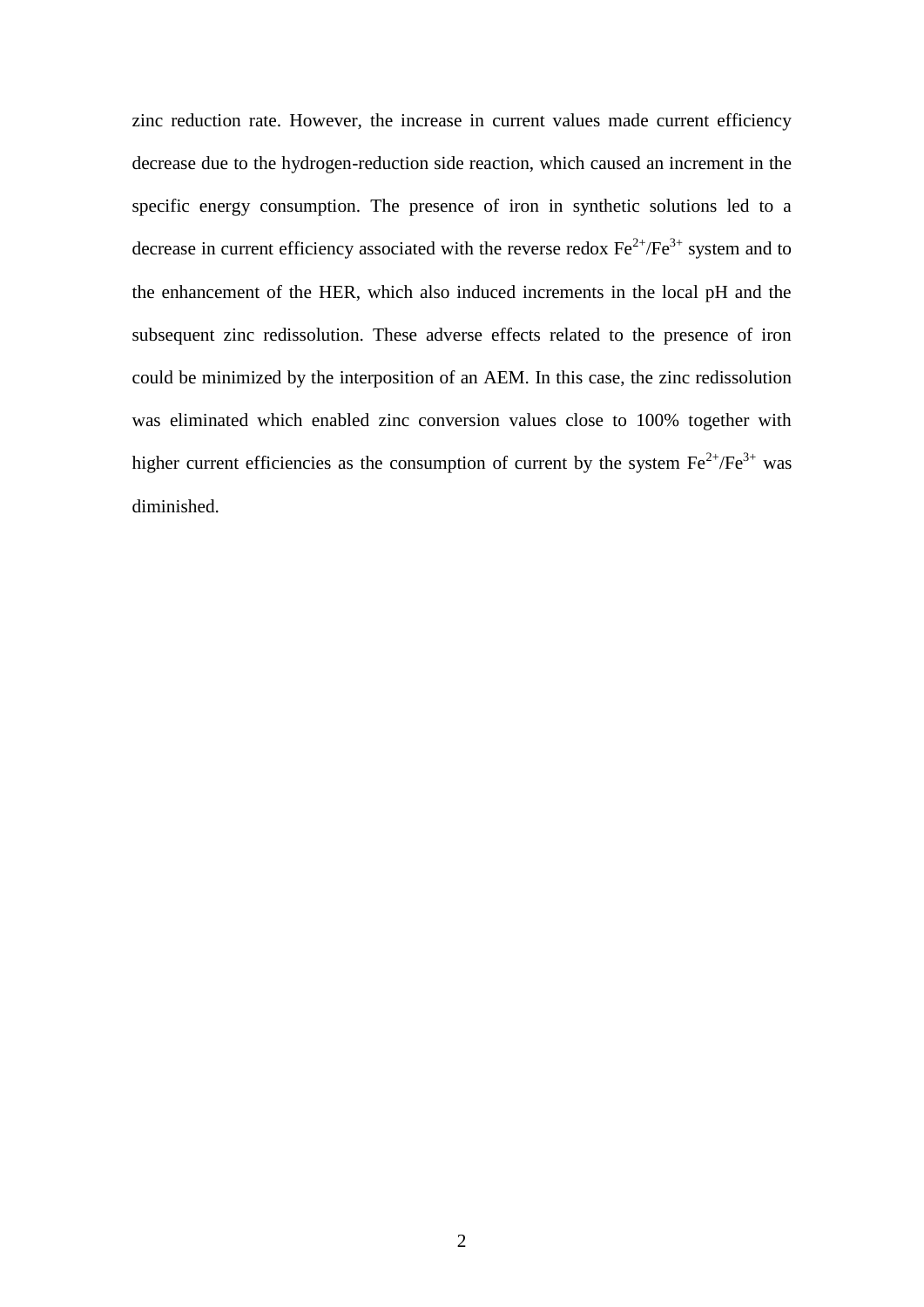#### **1- Introduction**

Hot dip galvanizing processes offer a simple and effective way for corrosion protection of steel parts. This protection is based on covering the steel with a thin layer of metallic zinc that protects steel from corrosion by two ways: surface coating and sacrificial anode as zinc is lees noble than iron. This process consists of the following steps: alkaline or acidic degreasing, rinsing with water, pickling with dilute hydrochloric or sulphuric acid, rinsing with water, fluxing in aqueous  $ZnCl<sub>2</sub>/NH<sub>4</sub>Cl$  baths, drying and dipping into molten zinc at temperatures of about 450 °C for a defined period [1].

The pickling step, previous to the galvanization process, generates a succession of effluents containing, among other substances, high concentrations of  $ZnCl_2$ , FeCl<sub>2</sub> and HCl. This gives rise to an environmental problem that has to be solved due to the hazardous nature of the effluents [2, 3]. In addition, the decrease of natural reserves of non-ferrous metals and the requirement of environmental protection make zinc electrowinning from spent pickling solutions an interesting alternative [4, 5]. Moreover, the electrolytic recovery of zinc present in the spent pickling baths is a suitable technique because zinc electrowinning has been practiced for many years [6]. In fact, 80% of world zinc production is obtained by electrowinning [1].

In our previous paper [7], the potentiostatic recovery of zinc present in the spent pickling bath using an electrochemical reactor was studied. The major interfering reaction during zinc electrodeposition on the cathode surface was the hydrogen evolution reaction (HER), although iron presence also diminished the current efficiency. It was also observed that during the last instants of electrolysis, zinc concentration at the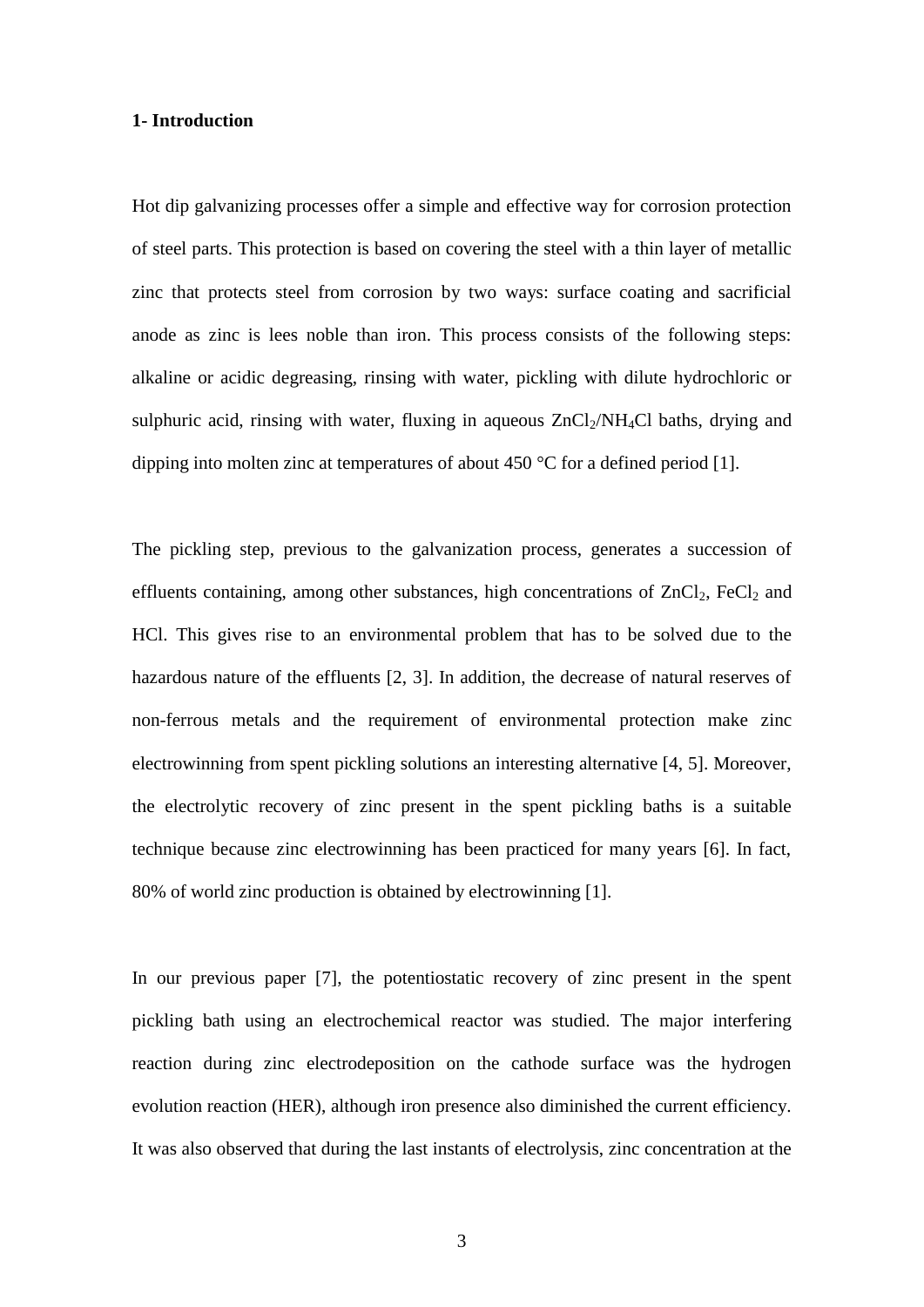electrochemical reactor increased again due to local pH increases near the cathode surface.

In the potentiostatic operation, a constant potential on the working electrode with respect to the reference electrode is established, and the electrode potential determines which electron transfer reaction can occur and its absolute rate. Only species with a lower negative redox potential than the applied one will be reduced in the electrode, therefore a little amount of current is wasted. On the other hand, in the galvanostatic operation a constant current is passed through the electrochemical reactor, and the electrode potential varies with time. When the concentration of the reactant finally drops to zero a sharp rise in potential takes place until a new electrode reaction begins [8, 9].

The potentiostatic way of operation is easy to put into practice on a laboratory scale by using a standard potentiostat. However, its industrial application is more difficult because of the high cost of a high-power potentiostats. Another drawback of the potentiostatic mode in industrial applications is the requirement of reliable reference electrodes. Then, for most industrial electrochemical processes, constant current control is the most useful operating approach from both a practical and theoretical stand-point. [9].

The purpose of this work is to analyze the behavior of an electrochemical reactor working in galvanostatic mode for the zinc recovery present in the spent pickling baths. The use of an anion-exchange membrane (AEM) between the anodic and cathodic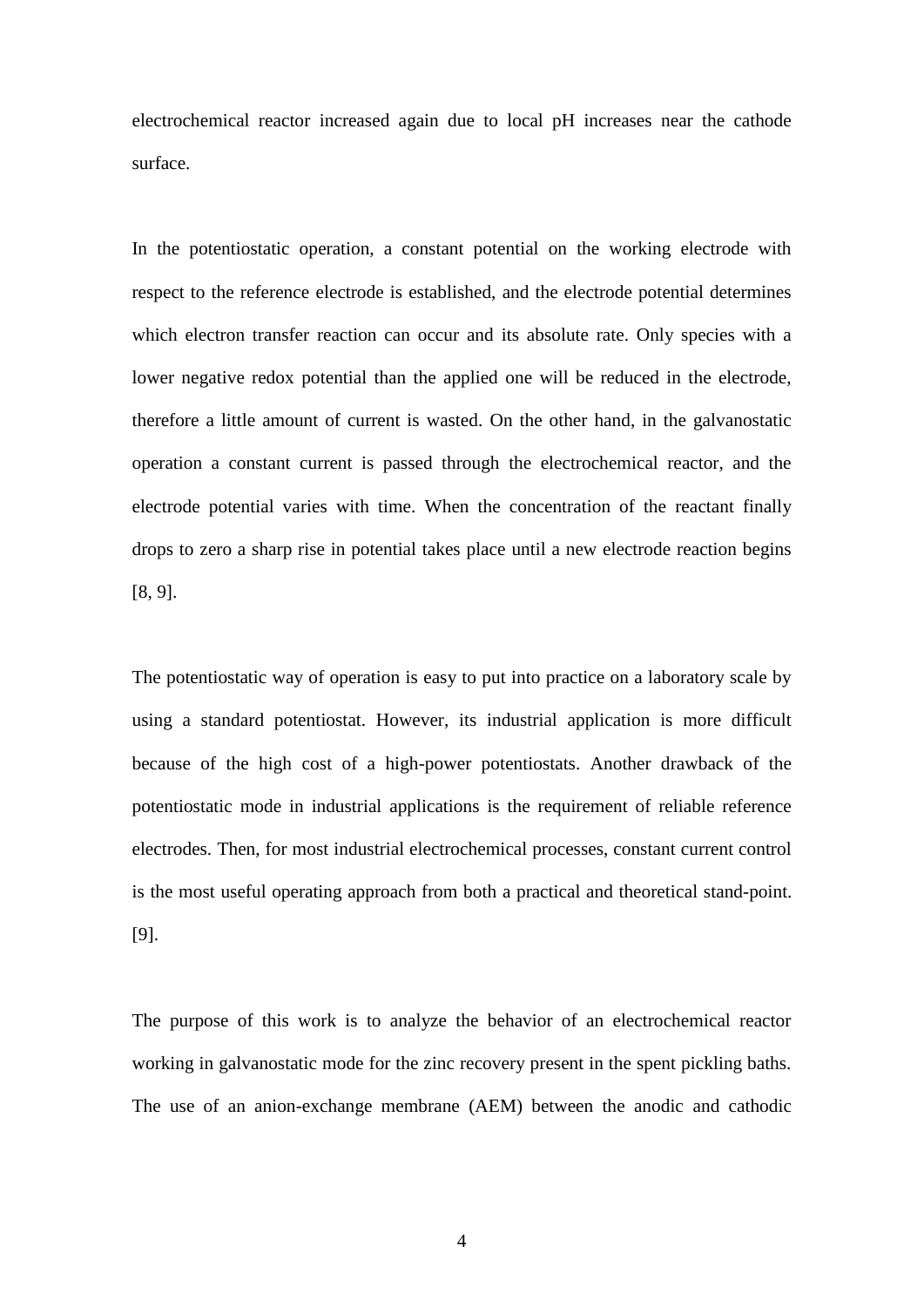compartments has also been evaluated in order to reduce the zinc redissolution in the cathodic compartment.

## **2- Experimental**

The undivided electrochemical reactor used in this work was adequately described in our previous paper [7] and consists of a Pyrex glass of 100 ml with two graphite electrodes acting as working and counter electrodes and a standard Ag/AgCl saturated KCl electrode acting as reference electrode.

A schematic diagram of the two-compartment electrochemical reactor is presented in Fig. 1. The two-compartment reactor containing the anionic exchange membrane is made of two Pyrex glass chambers attached by means of four screws on their sides with an IONICS AR-204-SZRA-412 anion-exchange membrane placed between them. An equal volume  $(250 \text{ cm}^3)$  of anolyte and catholyte is poured in their respective chamber after cell assembly. The anodic compartment is filled with the HCl solution, whereas the Zn(II)/Fe(II) mixture in HCl media is placed in the cathodic compartment. The electrodes are totally immersed in the solution and both cathode and anode, are symmetrically separated from the membrane surface.

For the two reactors, the anode and cathode are made of two cylindrical graphite bars with an effective area of  $14.15 \text{ cm}^2$ . Experiments are performed at different applied currents, which ranged from -150 to -700 mA. The electrolysis experiments are controlled using an AutolabPGSTAT20 potentiostat/galvanostat.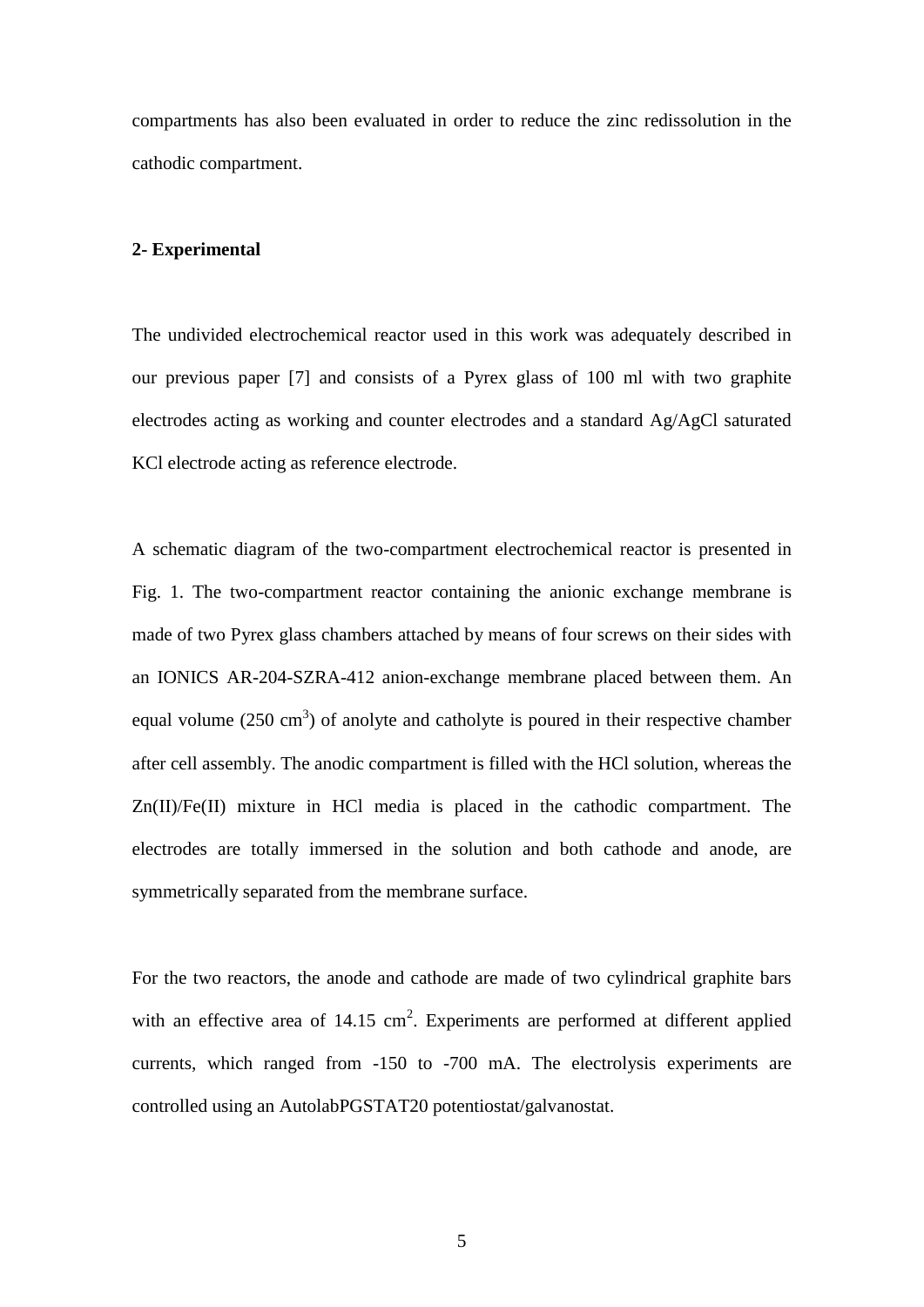Samples are taken from the electrochemical reactor every 30 min, and potential, current, cell voltage, pH and metal concentrations are recorded during the electrolysis. The determination of zinc is performed by atomic absorption spectrophotometry (AAS) on a Perkin-Elmer model Analyst 100 atomic absorption spectrophotometer using a zinc hollow cathode lamp at 213.9 nm wavelength, 0.7 nm spectral bandwidth and an operating current of 5 mA. To measure iron concentration it is used the same equipment changing the Zn hollow lamp for a Fe hollow lamp, the wavelength used is 248.3 nm, the applied operating current is 5 mA and the spectral bandwidth is 0.2 nm.

All solutions are prepared using analytical grade reagents and distilled water. Electrolytes containing  $ZnCl<sub>2</sub>$  and FeCl<sub>2</sub> have a concentration value of 0.055 M and 0.035 M, respectively. These values are similar to those present in the spent pickling baths. The HCl concentration is 0.1 M. All the experiments were performed at room temperature.

#### **3- Results and discussion**

#### **3.1- Synthetic solutions**

Initially, the electrolysis of synthetic solutions in absence of iron has been studied, and, afterwards the iron effect over zinc electrodeposition has been evaluated. Fig. 2 shows the variation of zinc ion concentration as a function of time at different applied current values for an electrolyte composed of  $0.055$  M ZnCl<sub>2</sub> and  $0.1$  M HCl. For the lowest cathodic current (-150 mA), the current density is low and the zinc concentration value remains practically constant. For intermediate current values (-300 and -450 mA), zinc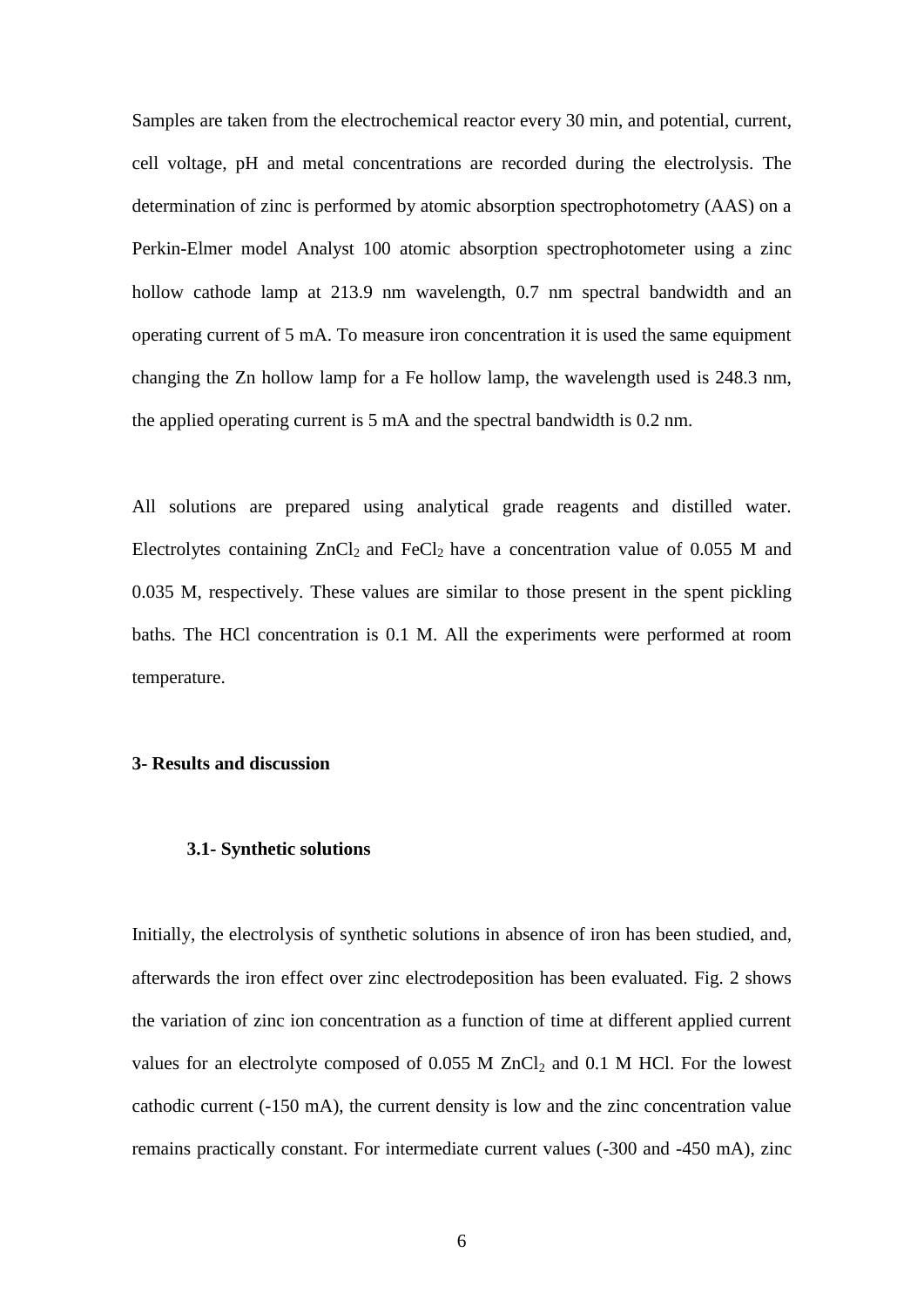concentration initially diminishes with time following a linear tendency because the applied current is lower than the limiting value. When the limiting current value is surpassed an exponentially decrease is obtained as observed for the most cathodic current value (-700 mA), where zinc concentration diminishes exponentially from the beginning of the experiment. For a given time value, as current is made more negative zinc becomes depleted from the solution faster and, consequently, the amount of zinc in solution is lower.

As in potentiostatic mode [7], a previous study of the iron effect on zinc electrodeposition is necessary in order to understand the behavior of the real sample. For this purpose, a synthetic solution with the same zinc and HCl concentrations as the previous one, and the same iron/zinc ratio as that present in the real sample (0.055 M  $ZnCl<sub>2</sub>$  and 0.035 M FeCl<sub>2</sub> in 0.1 M HCl) is prepared. Fig. 3 shows the comparison of the zinc concentration evolution in the presence and absence of iron for the current values of -300 and -700 mA. For the current value of -300 mA, initially the rate of zinc depletion is slightly higher in the presence of iron but zinc redissolution appears at time values higher than 50 min. The chlorine gas formed as a consequence of the Cloxidation in the anode, along with iron promote the corrosion and the consequent redissolution of the metallic zinc deposit on the cathode surface [10, 11]. For the current value of -700 mA, in presence of iron, the zinc reduction rate becomes negligible during the first steps of electrolysis, due to the iron and chlorine presence, that causes greater zinc redissolution [10-12]. For time values higher than 210 min, zinc concentration begins to decrease although the zinc reduction rate is still low compared to that in the absence of iron. It is noteworthy to mention that the potential values obtained in the presence of iron were more cathodic than those obtained without iron, which indicates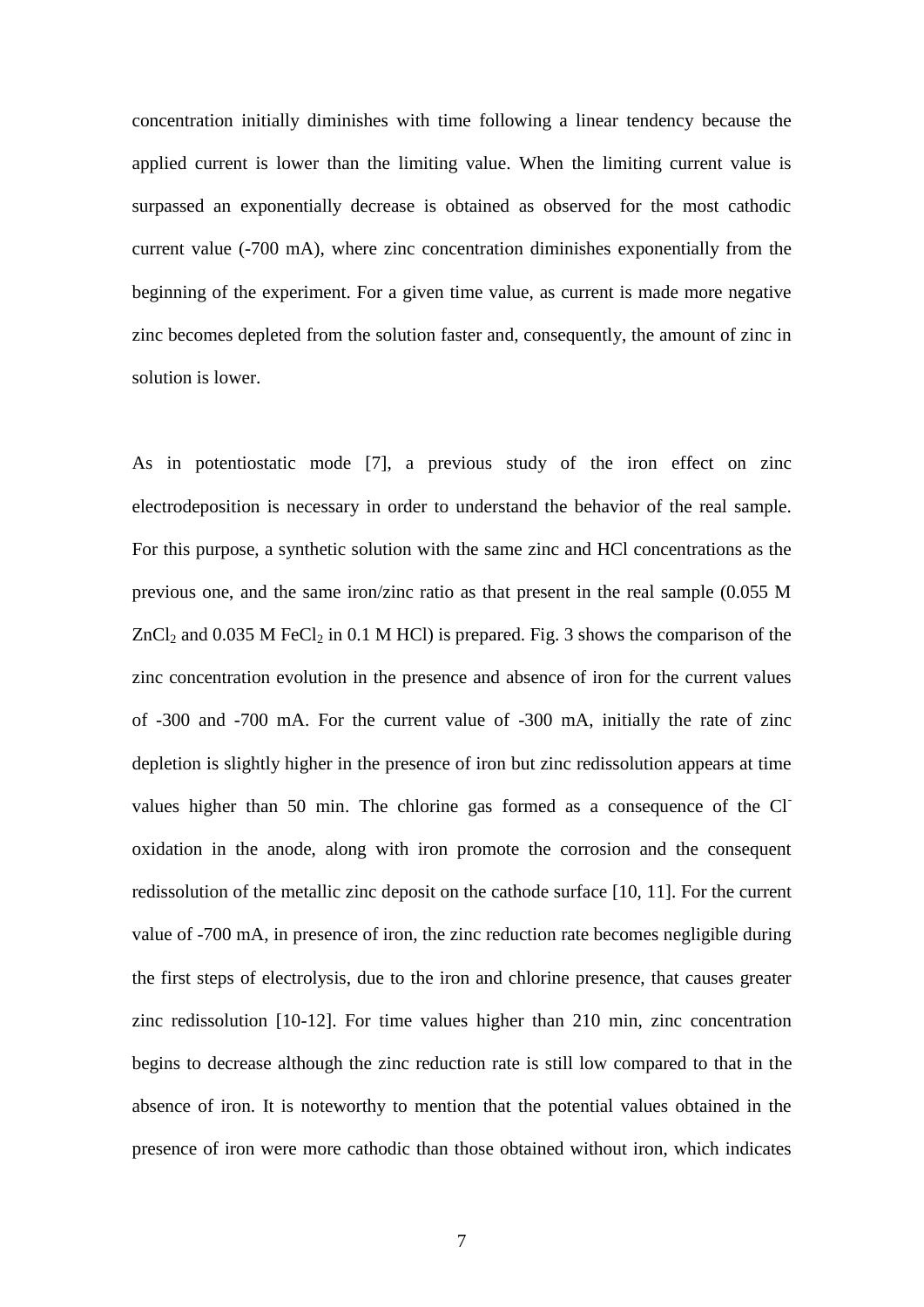the enhancement of the HER process in the presence of iron [13, 14]. Iron concentration was also measured and resulted invariable for all the current values under study. This fact may be related to the high acidity of the bulk solution and to the presence of zinc that could inhibit iron deposition [7].

The current efficiency of zinc deposition  $(\phi)$  is greatly influenced by the presence of free chlorine dissolved in the electrolyte in conjunction with the presence of iron as can be observed in Fig 4, where the current efficiency of zinc deposition at -300 and -700 mA with and without iron is compared. The oxidation of the chloride ion present in solution to chlorine gas, promotes the chemical oxidation reaction of  $Fe^{2+}$  to  $Fe^{3+}$ . The ferric iron competes with the  $\text{Zn}^{2+}$  ion for its reduction in the cathode lowering the current efficiency of the zinc reduction process. This effect was also observed by other authors [10, 11]. The decrease in current efficiency observed in the presence of iron for both current values, is also associated with the enhancement of the HER process [13-15, 17], which also competes with zinc electrodeposition.

In general, the presence of iron in synthetic samples produces worse effects in galvanostatic mode in terms of zinc fractional conversion and current efficiency than in potentiostatic operation [7]. This is explained by the fact that in galvanostatic mode is only possible to control the global reaction rate, which makes impossible select the reaction of interest as occurs in potentiostatic mode.

In order to eliminate the adverse effects due to the combined presence of chlorine gas and iron when treating the real spent pickling solutions, the performance of the electrochemical reactor in the presence of an anionic exchange membrane is also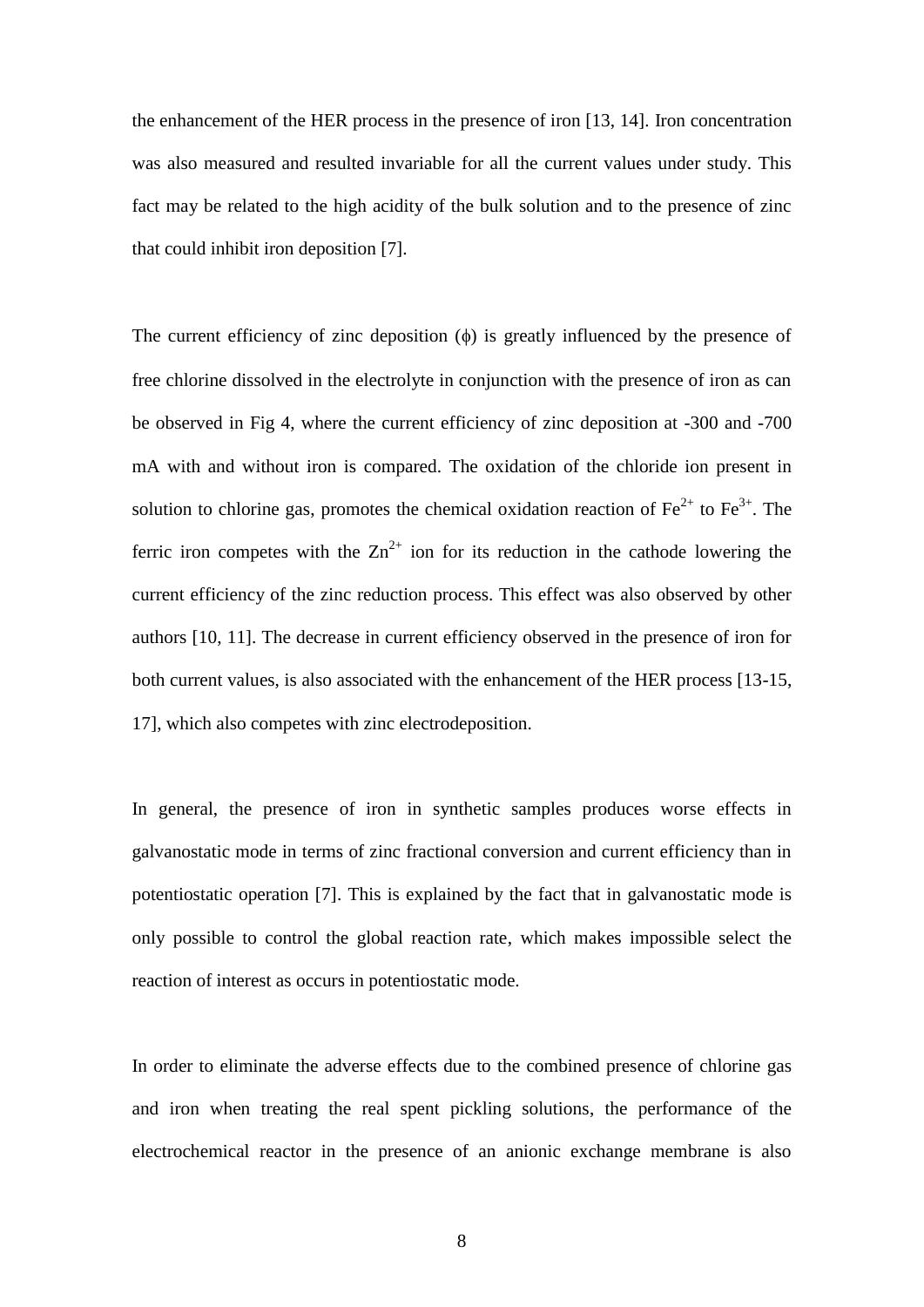evaluated. The use of an anion-exchange membrane between the anodic and the cathodic compartment allows the passage of electricity by means of the flow of Cl<sup>-</sup>ions towards the anodic compartment. On the other hand, the AEM also avoids the presence of chlorine in the catholyte which could reoxidize the ferrous iron to the ferric state [10, 11].

#### **3.2- Electrolysis of real spent pickling solutions**

In this section, the behavior of the electrochemical reactor in the presence and absence of the anionic exchange membrane when processing real spent pickling solutions is studied. The selected current values were the same to those used in point 3.1. when processing the synthetic sample for a better comparison of all data. Iron concentration was also measured for all the applied currents under study.

Fig. 5 represents the zinc concentration evolution with time in the undivided reactor for for a 1:50 diluted real sample. In this case, the zinc redissolution behavior is practically observed for all the applied current values. For the lowest cathodic current values, -150 and -300 mA, the zinc concentration initially diminishes and after a following increase, it remains practically constant. For the most cathodic current values, -450 and -700 mA, a great decrease in zinc concentration is previously observed beyond which zinc concentration starts to increase due to the zinc redissolution phenomenon. The redissolution of zinc was also observed in potentiostatic mode for all the potential values under study [7]. Evaluating both operating modes, it is inferred that zinc redissolution phenomenon is always present when treating the real spent pickling baths due to the effect of iron together with the dissolved chlorine. According to the work of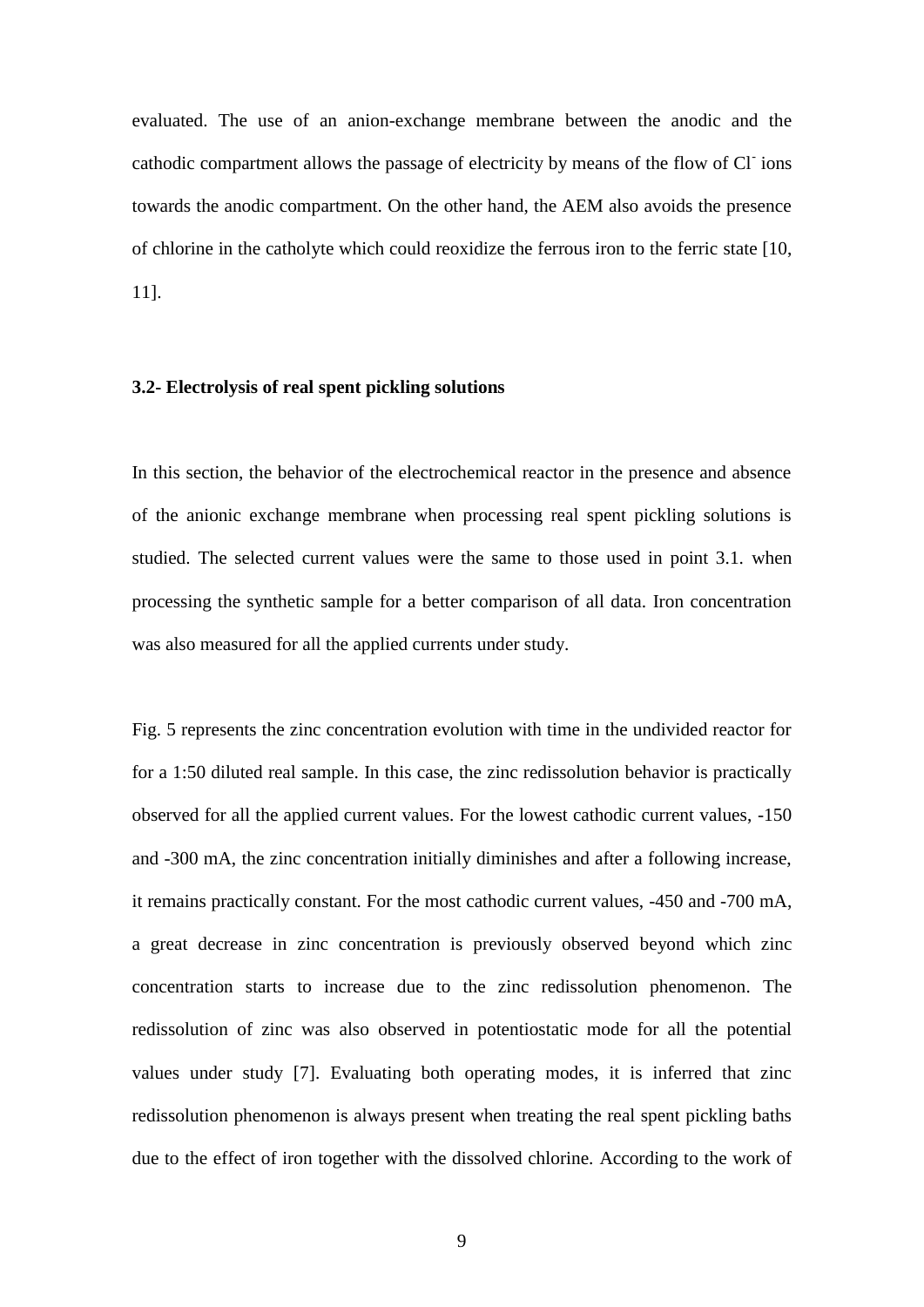O. Caldwell-Ralston [10], although most of the chlorine formed passes away as gas, it is soluble in the zinc chloride solution to some extent, and if this solution gets in contact with the cathode, corrosion takes place. If the electrolysis is free from iron, it is possible to deposit zinc with fair efficiency in the presence of a chlorine saturated solution, but when ferric iron is present serious redissolution sets in. It is therefore necessary to use membranes between the anode and cathode to trap most of the chlorine allowing little chlorine-bearing solution to diffuse into the vicinity of the cathode. In this context, the performance of a two-compartment batch electrochemical reactor separated by an anion-exchange membrane (AEM) has been evaluated in the present point.

Fig. 6 shows the conversion of zinc  $(X_{Zn})$  in the presence and absence of the anionexchange membrane (AEM) for two different values of applied current (-300 and -700 mA). For both values of applied current, zinc redissolution is practically negligible in the presence of the AEM. It is noteworthy to point out, that the divided reactor has a volume reactor of 250 ml whereas that of the undivided reactor is 100 ml, in spite of this fact, the rate of zinc conversion is much better in the presence of the AEM since it reaches a 100% of zinc conversion at lower time values.

Fig. 7 presents the current efficiency of zinc deposition in the presence and absence of the anion-exchange membrane (AEM) for the two different values of applied current. As mentioned previously, the current efficiency of zinc deposition is greatly affected by the presence of free chlorine dissolved in the electrolyte. For both applied currents in the absence of the AEM, the chlorine formed in the anode can reoxidize the ferrous iron to the undesirable ferric state. This latter species competes with  $\text{Zn}^{2+}$  for its reduction in the cathode consuming high amounts of energy, which is reflected by current efficiency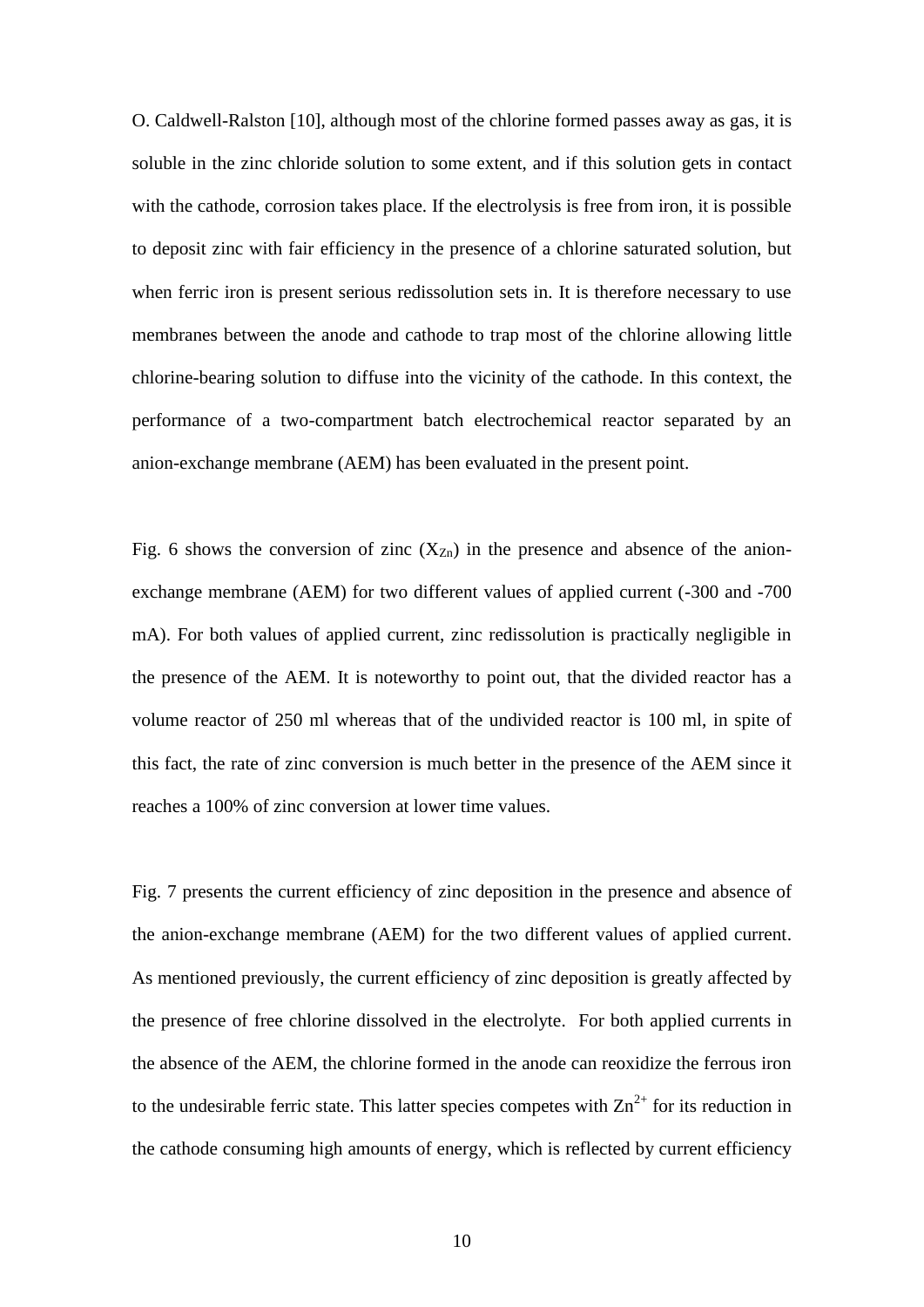values lower than 3% at the final steps of the electrolysis. However, when the AEM is present, the presence of chlorine in the cathodic compartment is minimized and higher values of current efficiency are reached in both cases. It is worth to mention that the zinc deposition in chloride medium is always accompanied by the evolution of hydrogen from the initial stages. This fact explains the relatively low values of current efficiencies reached for all the experimental conditions, especially, at -700 mA, since although the AEM blocks the passage of chlorine to the catholyte, the amount of hydrogen formed in the cathode surface is excessive at this high cathodic current. The lower values of  $\phi$  observed at high electrolysis times are explained by the zinc depletion and the beginning of the secondary reactions.

As mentioned above, if the AEM is present, the dissolved chlorine near the cathode is minimized which facilitates the hydrogen evolution reaction [10] and the consequent local pH increase of the cathode. This local pH increase in conjunction with the zinc depletion facilitates the iron deposition as shown in Fig. 8 for the applied currents values of - 300 and -700 mA in the presence of the AEM. In this case, the average iron conversion for both applied currents is around 90%. The iron deposition in the presence of the AEM for both applied current under study is also reflected by the electrode potential evolution observed in Fig. 9.

Because the galvanostatic operation corresponds to an imposed global reaction rate, the electrode potential (E) and the cell voltage (U) change with time as can be observed in Fig. 9 at -300 and -700 mA. For both applied currents, as a consequence of the electrode activation and the decrease of the electrode overvoltage due to zinc deposition, the cell voltage initially decreases until a minimum value. Afterwards, the cell voltage increases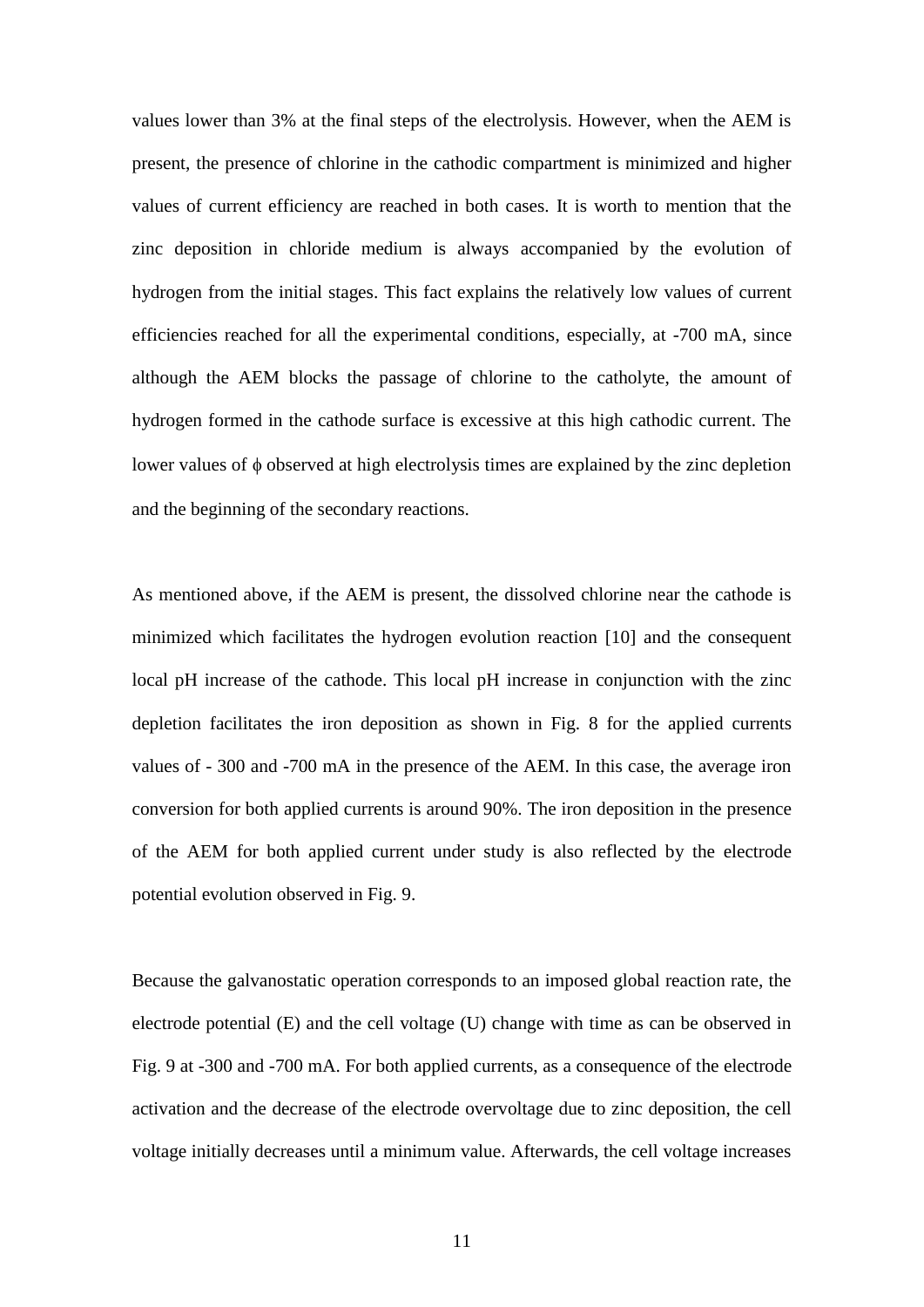sharply because of the decrease of the electrolyte conductivity caused by the removal of zinc and iron from solution, which inevitably introduces an ohmic drop.

In relation to the electrode potential for both applied currents, initially, is very cathodic (between -2 and -2.5V) because the resistance of the electrode to zinc electrodeposition is very high. As zinc is depleted from solution, the iron deposition starts as was previously observed in Fig. 8. This fact is reflected by the codeposition of both species on the graphite electrode. The deposition of the zinc-iron alloy takes place at potential values more similar to those obtained for the zinc species, and E remains practically constant. For an applied current of -300mA and once zinc and iron are depleted from solution (around 200 sec.), the electrode potential moves to more cathodic values corresponding to the hydrogen evolution reaction. However, in the case of an applied current of -700mA, when zinc is completely removed from solution (around 100 seconds), there is still some iron species remaining in solution, which contributes to the shift of E to less cathodic values, as iron deposition process at more positive values [7]. Finally, E decreases to values close to the hydrogen evolution reaction zone. The evolution of E observed in Fig. 9 is consistent with the anomalous co-deposition theory. The electrodeposition of zinc alloys with the eight group metals (Ni, Co and Fe) is classified as anomalous co-deposition, according to the Brenner definition [18-20], because the less noble metal deposits preferentially on the cathode with respect to the nobler one. In our case, when zinc is electroplated from an acidic electrolyte containing an iron group element, the less noble zinc is most often deposited preferentially. A model initially proposed by Dahms et al [21] suggests that the formation of an intermediate metal hydroxide closely adjacent to the cathode surface inhibits the deposition of the more noble metal ion in the electrolyte. The metal hydroxide is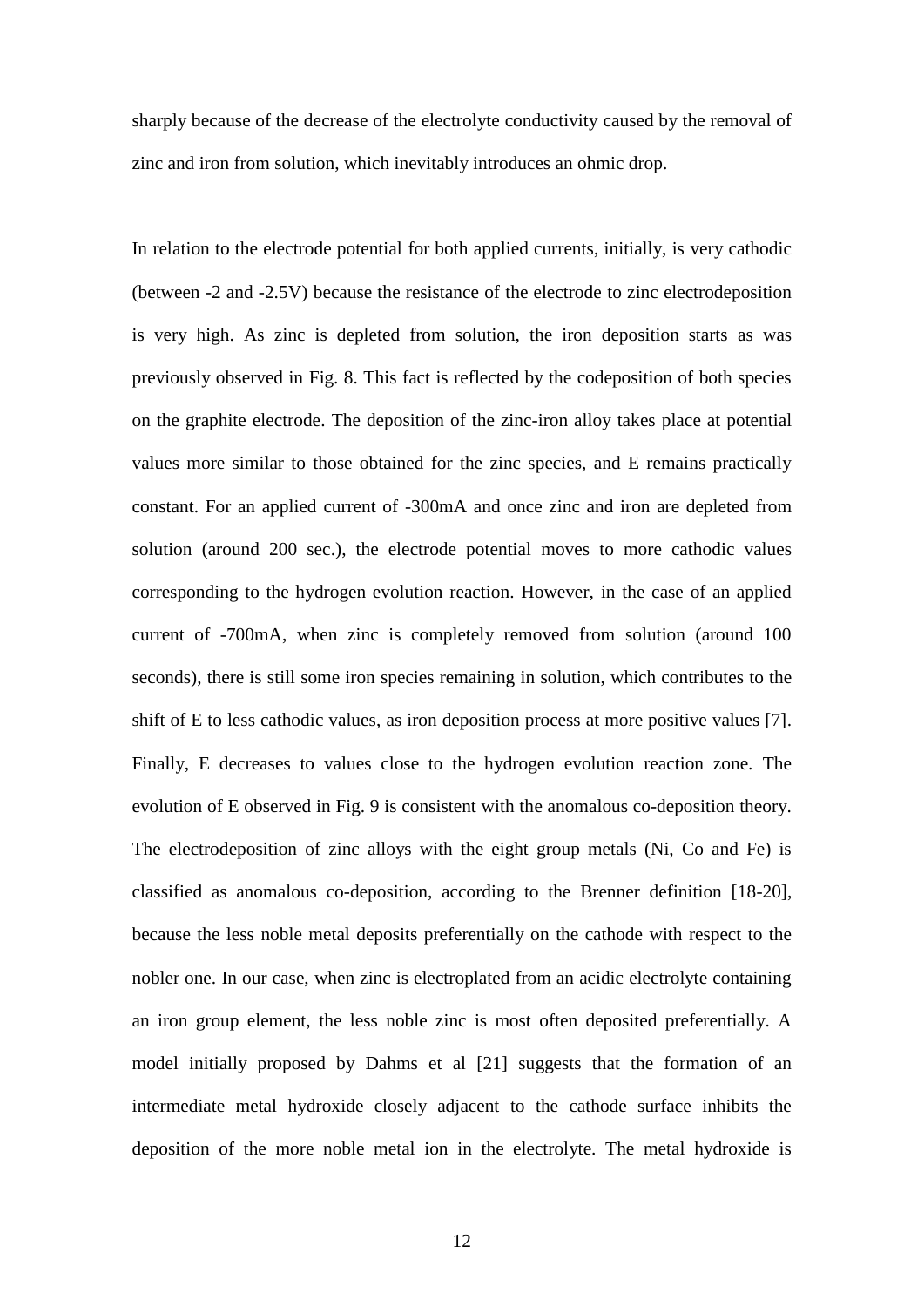believed to form due to local increase in pH at the substrate surface during electrodeposition caused by the high overpotential for reduction of hydrogen ions when the substrate is polarized cathodically. The following factors have found to affect the anomalous co-deposition mechanism: cathodic current density, electrolyte pH, agitation rate and chloride content in the plating electrolyte [22].

The effect of the applied current on the zinc fractional conversion  $(X_{Zn})$ , current efficiency ( $\phi$ ), space-time yield ( $\eta$ ) and energy consumption ( $E_s$ ) when the AEM is present is represented in Figs. 10-13, respectively. The evolution of the zinc fractional conversion in the two-compartment electrochemical reactor is shown in Fig. 10. It can be observed that  $X_{Z_n}$  increases with increasing both electrolysis time and current. When the applied current is less cathodic than -700 mA, the zinc fractional conversion increases linearly with time since, initially, the applied current is lower than the limiting value. After a certain time, the applied current becomes equal to or greater than the limiting current, and the zinc fractional conversion increases more slowly with time following an exponential tendency. For the lowest cathodic current value of -150 mA, the electrolysis time was too short to reach the limiting current conditions and this fact explains the lack of exponential tendency. It is noteworthy to mention that at this low applied current, the zinc fractional conversion was negligible in the absence of the AEM. On the other hand, for very cathodic conditions (-700mA) since the applied current is initially greater than the limiting value, the conversion increase with time follows an exponential tendency from the beginning of the experiments.

As shown in Fig. 11, in general,  $\phi$  decreases with increasing the applied current due to the significant extent of secondary reactions. Since the hydrogen evolution is present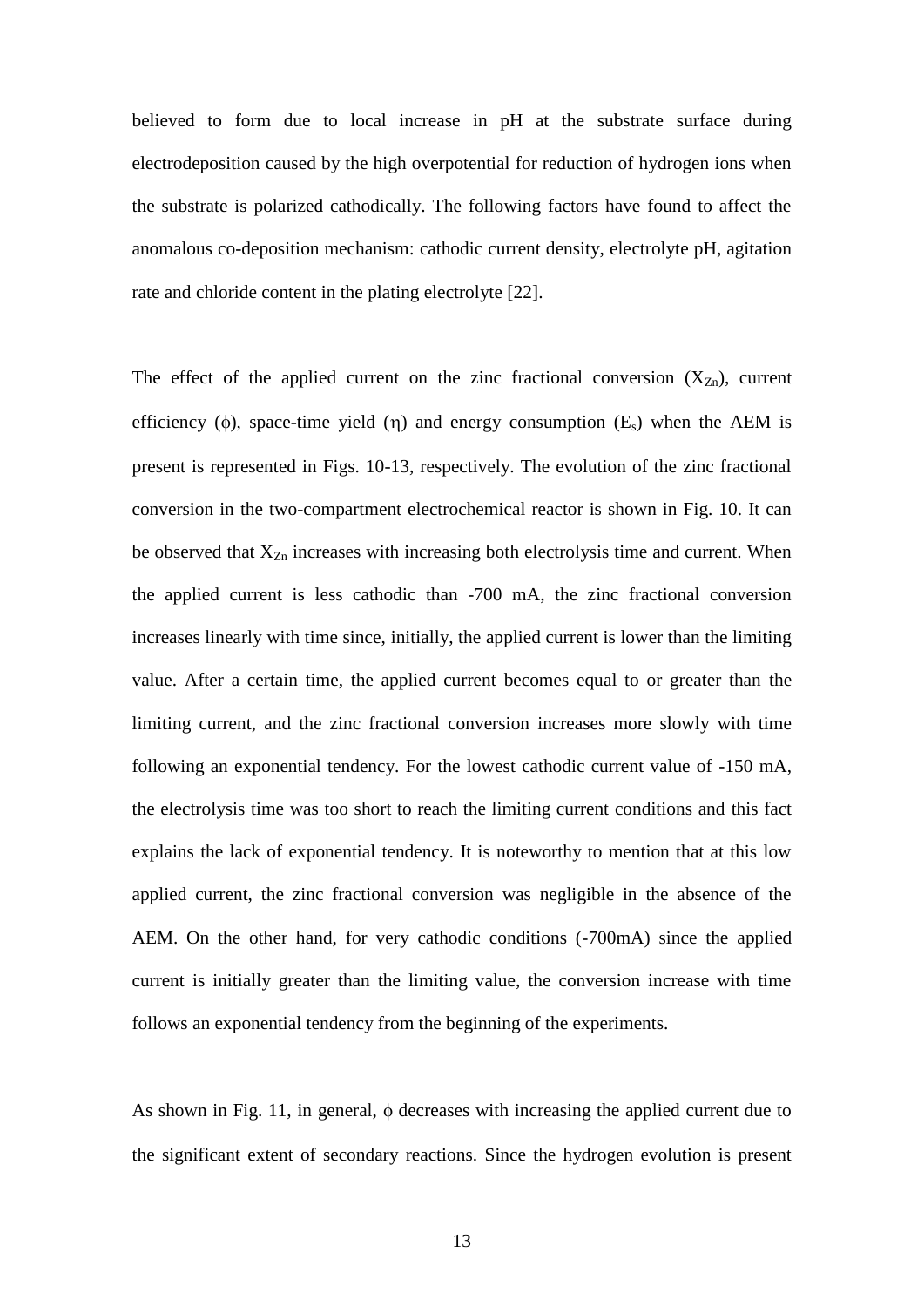from the initial steps of the electrolysis, the current efficiency never reaches a 100% even though presents considerably high values especially for the lowest applied currents (between 50 and 60%). For a given value of applied current,  $\phi$  is initially very low due to the resistance of the cathode to zinc deposition. As the electrode becomes covered with zinc, current efficiency increases up to a maximum value. Finally,  $\phi$  decreases exponentially with time because at this point the applied current is greater than the limiting current, zinc concentration drops and other secondary reactions such as hydrogen evolution and iron deposition become dominant.

Fig. 12 shows the evolution of the space-time yield with time for the different applied currents. In general, the space-time yield increase over the initial period can be attributed to the nucleation of zinc onto the graphite electrode that causes a decrease in the electrode resistance for the deposition of zinc. Then, the space-time yield decreases slowly with time due to the removal of zinc from the solution and similar values are reached for the different applied currents at the end of the electrolysis since a 100% of zinc is recovered for every value of current.

The effect of the applied current on the evolution of the specific energy consumption with time is shown in Fig. 13. The increase of  $E_s$  with the applied current can be attributed to the decrease in current efficiency because of the onset of the hydrogen evolution. For applied currents ranging from -150 to -450 mA, since they are initially lower than the limiting current, E<sup>s</sup> keeps practically constant in a relatively low value up to a critical time beyond which, the hydrogen evolution is very important, and consequently, the energy consumed is increased. At -700 mA the energy consumed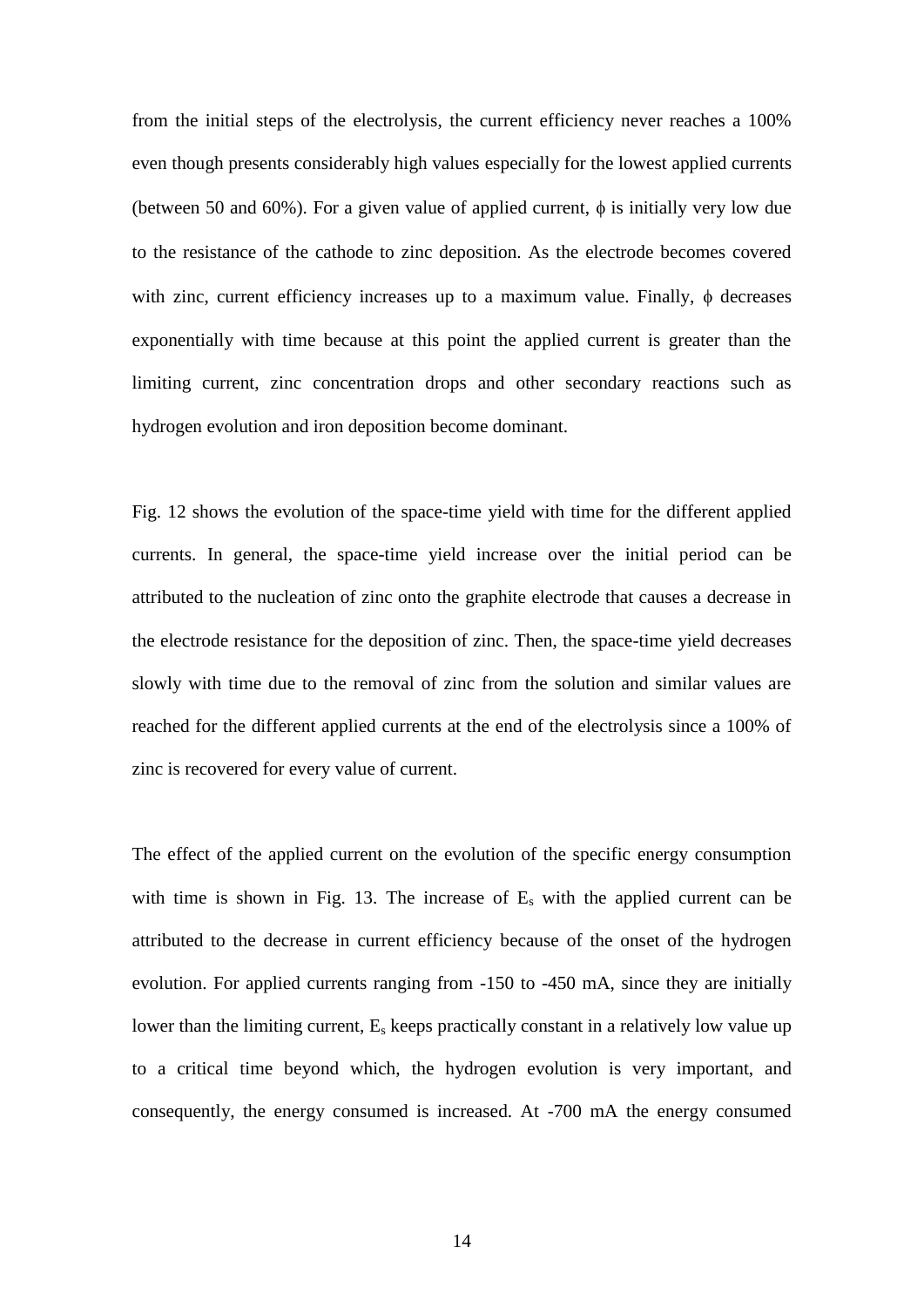practically increases continuously with time because the applied current is always higher than the limiting current.

As studied in potentiostatic mode, in order to compare the performance of the electrochemical reactor for the different applied currents, the time  $(t_{100})$  at which a 100% zinc fractional conversion is reached, assuming a current efficiency of 100%, has been determined. In galvanostatic operation,  $t_{100}$  can be calculated from the following equation [23]:

$$
t_{100} = \frac{nFVC_0}{I} \tag{1}
$$

where  $t_{100}$  represents the time when the charge passed through the reactor corresponds to the stoichiometric value. For this time value, the four figures of merit,  $X_{Zn}$ ,  $\phi$ ,  $\eta$  and Es, have been calculated and are summarized in Tables 1 and 2 for the divided and undivided electrochemical reactor, respectively.

In both tables,  $t_{100}$  decreases as the current is shifted towards more cathodic values as predicted by Eq. (1). The values of  $t_{100}$  presented in Table 1 are higher than those of Table 2 because the higher volume of the cathodic compartment of the twocompartment reactor (250 ml) in comparison to that of the one-compartment reactor (100 ml) requires higher times values for zinc depletion.

Comparing the data presented in these tables it is inferred that the presence of the anionexchange membrane gives better values in terms of zinc conversion rate, current efficiency and space-time yield. On the other hand, the energy consumed in the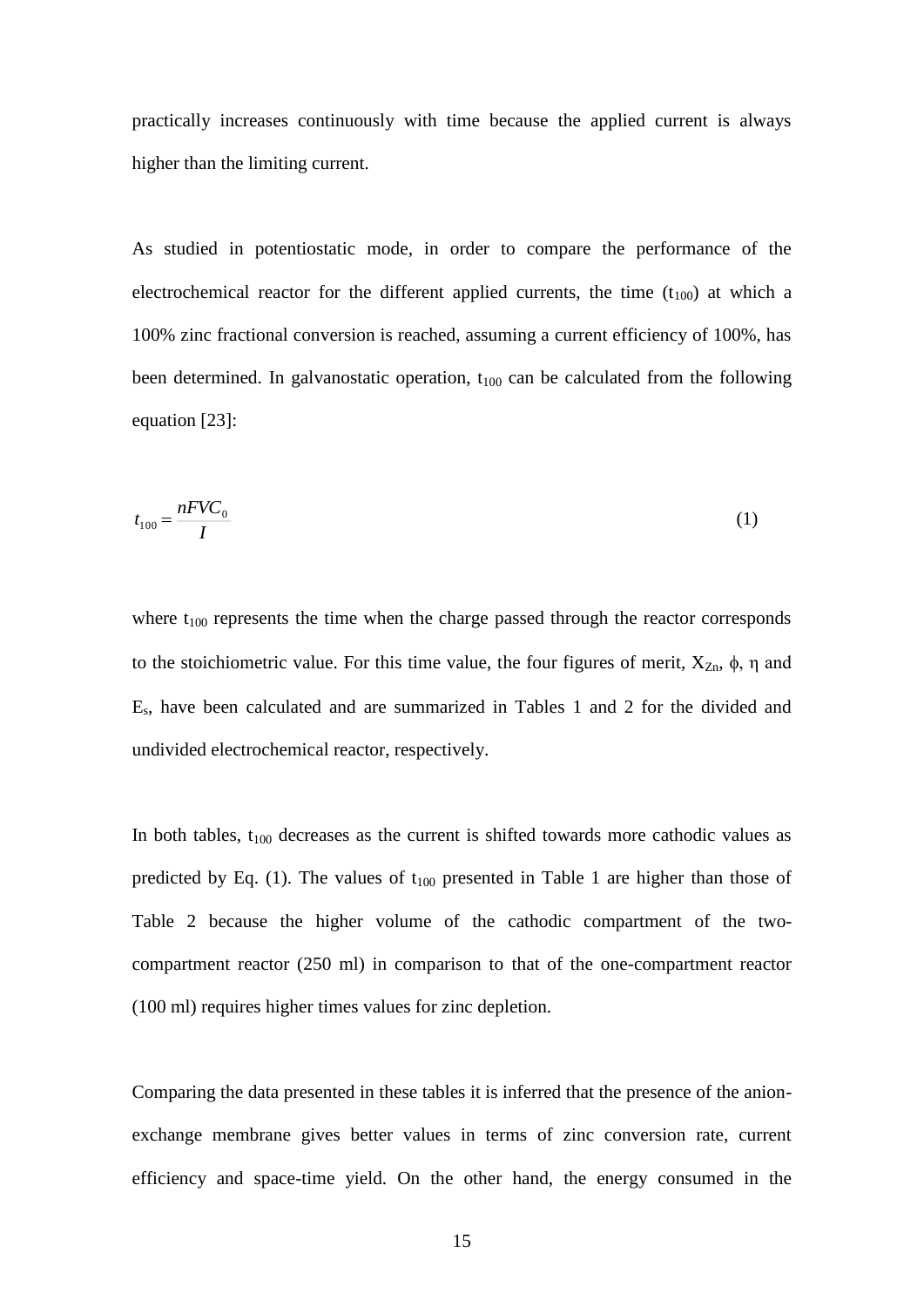presence of the AEM presents slightly higher values than those obtained in the one compartment reactor (Table 2), in spite of the fact that the cell potential is about 6 times higher in the divided reactor. The higher values of zinc conversion and current efficiency presented in Table 1 are related to the minimization of the presence of chlorine in the cathodic compartment which, together with iron, is responsible for the zinc redissolution and the waste of energy in secondary reactions. Regarding with the data presented in Table 1, the applied current of -700 mA may be selected as the optimum since the conversion, current efficiency and space-time yield are relatively high whereas the consumption of energy is moderate. Moreover, at this high cathodic current the zinc is recovered at lower time values.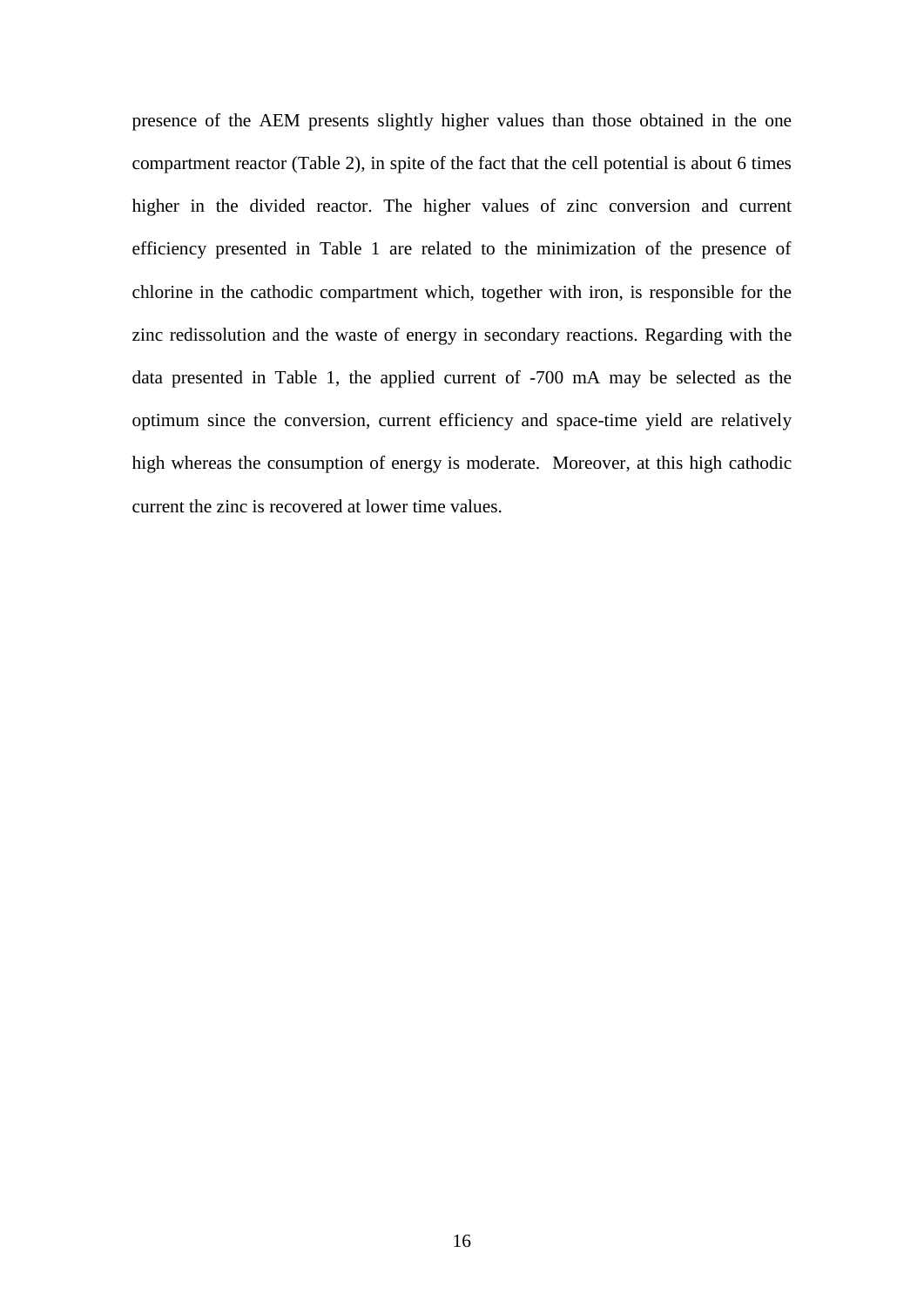#### **4- Conclusions**

A two-compartment electrochemical reactor in galvanostatic mode was used to recover zinc from the spent pickling solutions coming from the hot dip galvanizing industry. These solutions mainly contain  $ZnCl_2$  and  $FeCl_2$  in aqueous HCl media. The different figures of merit were calculated in order to compare the behavior of the reactor in the presence and absence of the anion-exchange membrane and to select the best conditions for zinc recovery.

In the absence of iron in solution, as the current value was shifted towards more negative values, zinc fractional conversion increased because of the increase in the zinc reduction rate. However, the increase in current values makes current efficiency decrease due to the hydrogen-reduction side reaction, which causes an increment in the specific energy consumption. In the absence of the AEM, even though iron deposition does not take place for any experimental conditions under study, its presence in synthetic Zn/Fe solutions led to a decrease in current efficiency associated with the reverse redox  $\text{Fe}^{2+}/\text{Fe}^{3+}$  system and to the enhancement of the HER.

If the values of the zinc fractional conversion and current efficiency are compared, it is inferred that the presence of the anion-exchange membrane avoids the adverse effects of the combined presence of chlorine and iron. In this case, the zinc redissolution is eliminated which enables zinc conversion values close to 100% for all the experimental conditions together with higher current efficiencies as the consumption of current by the system  $\text{Fe}^{2+}/\text{Fe}^{3+}$  is diminished. The applied current of -700 mA is considered to be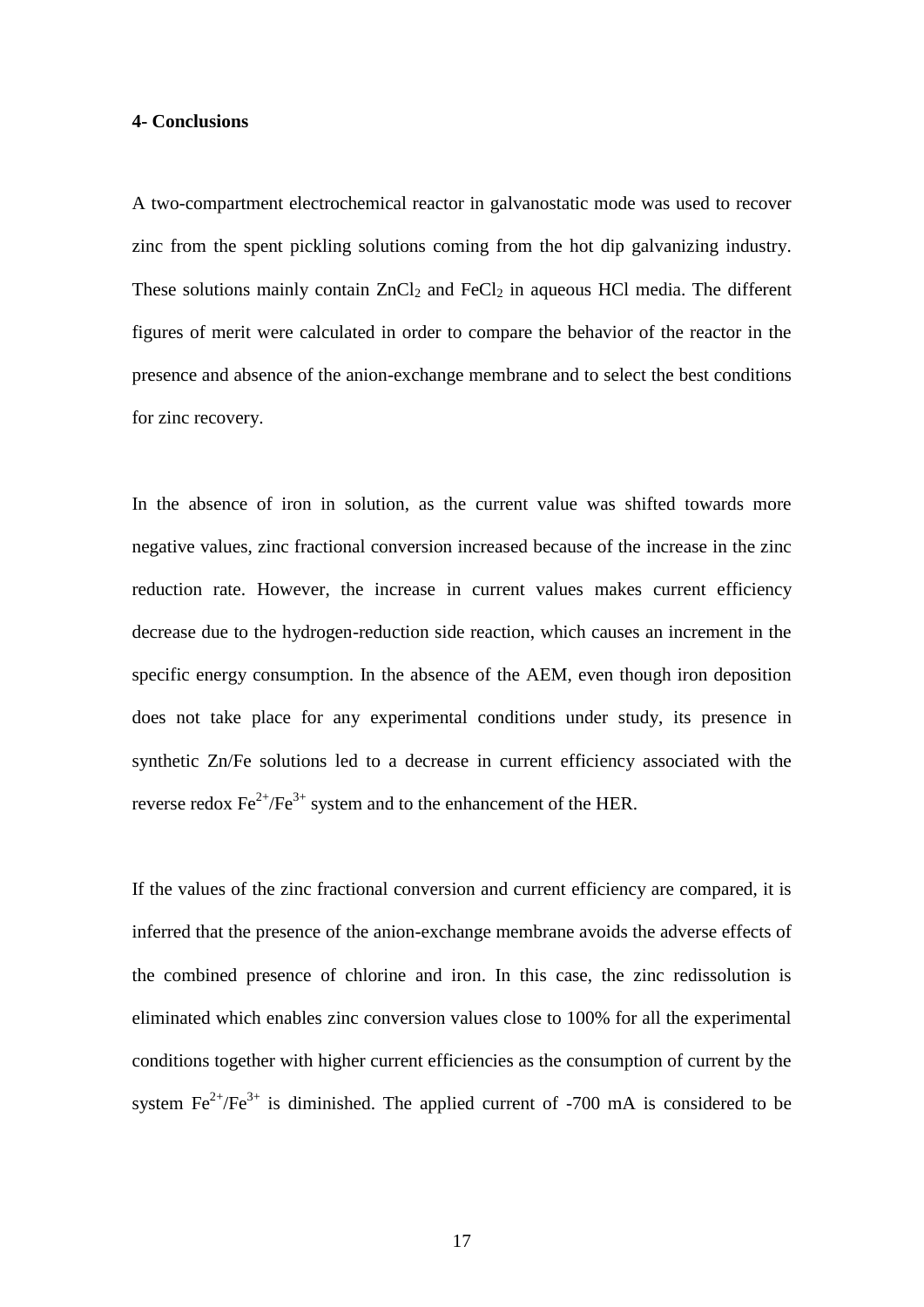optimal from the viewpoint of zinc recovery present in the spent pickling baths since relatively high values of fractional conversional and current efficiency are obtained.

### **Acknowledgements**

Authors want to express their gratitude to the Universidad Politecnica de Valencia for the economic support in the project reference PAID-06-08, and to the Generalitat Valenciana for the financing of the project reference GV/2010/029.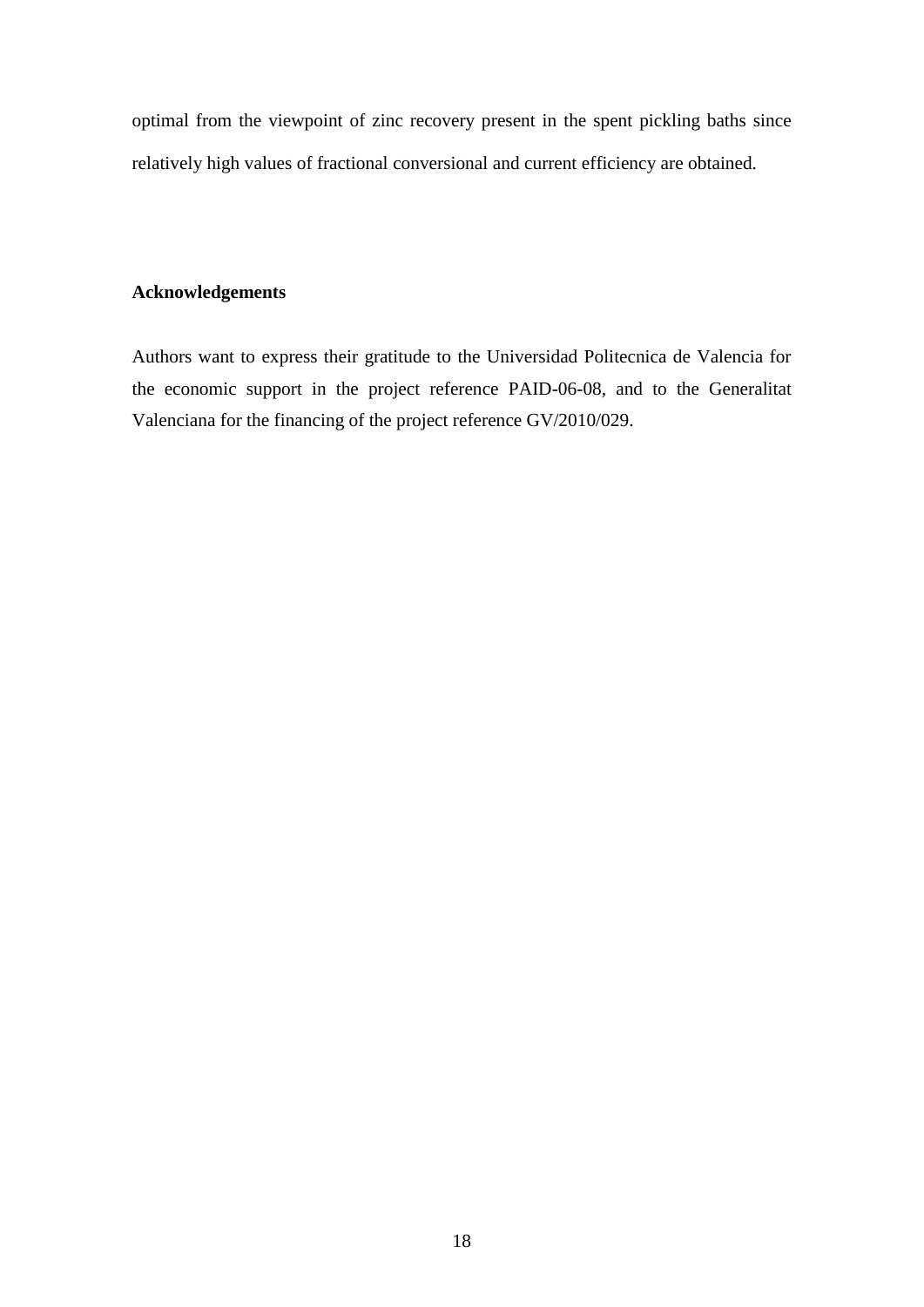#### **References**

[1] U. Kerney, Treatment of spent pickling acids from hot dip galvanizing, Resour. Conserv. Recy. 10 (1994) 145-151.

[2] C. Stocks, J. Wood, S. Guy, Minimization and recycling of spent acid wastes from galvanizing plants, Resour. Conserv. Recy. 44 (2005) 153-166.

[3] G. Csicsovszki, Tamás Kékesi, Tamás I.Török. Selective recovery of Zn and Fe from spent pickling solutions by the combination of anion exchange and membrane electrowinning techniques, Hydrometallurgy 2005; 77:19-28.

[4] L. Muresan, G. Maurin, L. Oniciu, S. Avram, Effects of additives on zinc electrowinning from industrial waste products, Hydrometallurgy 40 (1996) 335-342.

[5] A. Carrera, E. Bringas, M. F. S. Roman, I. Ortiz, Selective membrane alternative to the recovery of zinc from hot-dip galvanizing effluents, J. Membr. Sci. 326 (2009) 672- 680.

[6] A. Recéndiz, I. González, J.L. Nava, Current efficiency studies of the zinc electrowinning process on aluminum rotating cylinder electrode (RCE) in sulphuric acid medium: Influence of different additives, Electrochim. Acta 52 (2007) 6880-6887.

[7] J. Carrillo- Abad, M. García-Gabaldón, E. Ortega, V. Pérez-Herranz, Electrochemical recovery of zinc from the spent pickling baths coming from the hot dip galvanizing industry. Potentiostatic operation, Sep. Purif. Technol. 81 (2011) 200-207.

[8] P. Díaz-Arista, O.R. Mattos, O.E. Barcia, F.J. Fabri Miranda, ZnFe anomalous electrodeposition: stationaries and local pH measurements, Electrochim. Acta 47 (2002) 4091-4100.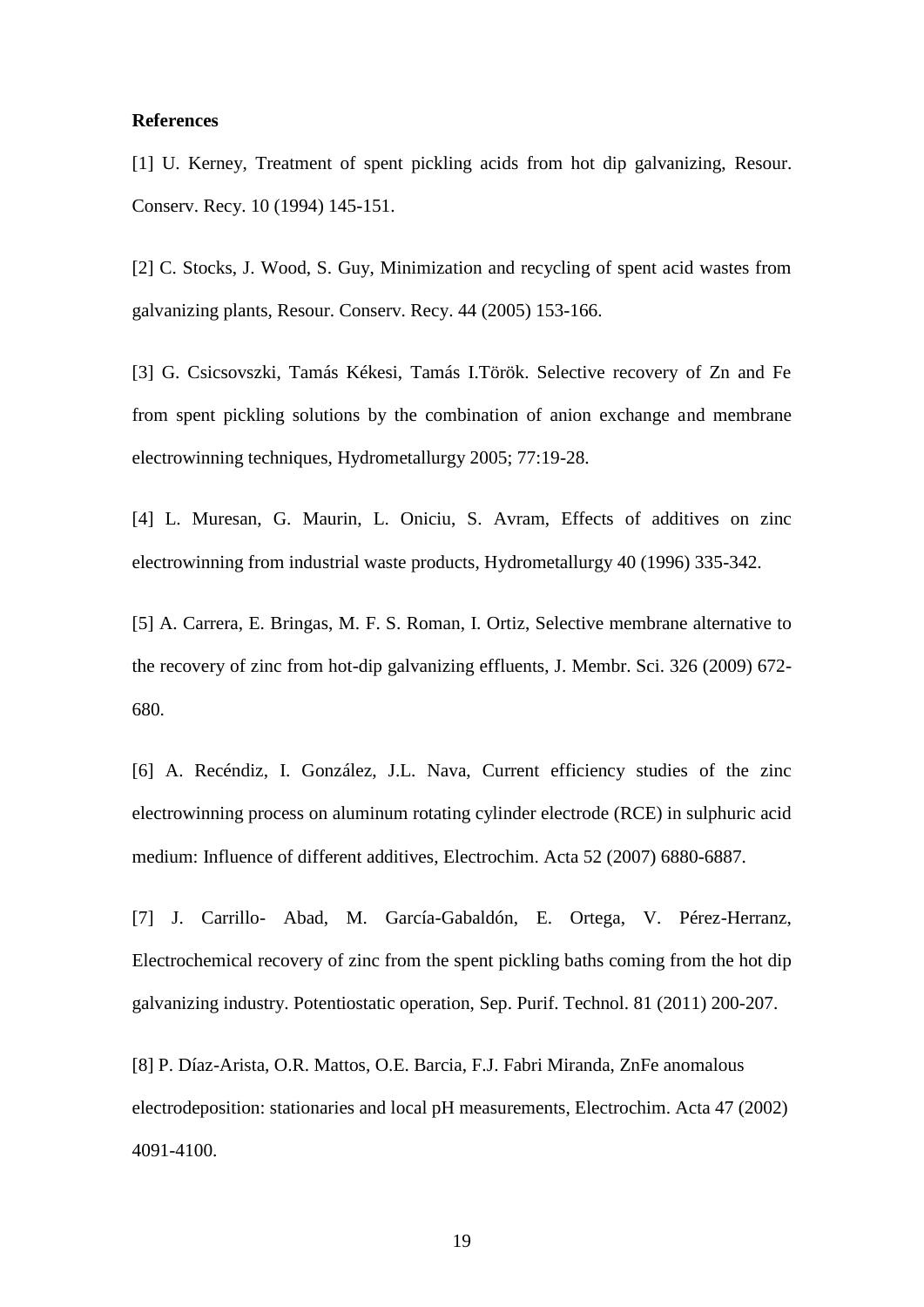[9] M. García-Gabaldón, V. Pérez-Herranz, J. García-Anton, J.L. Guinon, Electrochemical recovery of tin from the activating solutions of the electroless plating of polymers: Galvanostatic operation, Sep. Purif. Technol. 51 (2006) 143-149.

[10] O. Caldwell-Ralston, Electrolytic deposition and hydrometallurgy of zinc, McGraw-Hill Book Company, Inc., New York, 1921.

[11] B.K.Thomas, D.J.Fray, Electrolysis of zinc chloride solutions at high current densities, Trans. Instn. Min. Metall. (Sect. C: Mineral Process. Extr. Metall.) 91 (1982) C105-C111.

[12] F. Simescu, H. Idrissi, Corrosion behaviour in alkaline medium of zinc phosphate coated steel obtained by cathodic electrochemical treatment, Corr. Sci. 51 (2009) 833- 840.

[13] K. Saber, C.C. Koch, P.S. Fedkiw, Pulse current electrodeposition of nanocrystalline zinc, Mater. Sci. Eng. A 341 (2003) 174-181.

[14] L. Muresan, G. Maurin, L. Oniciu, D. Gaga, Influence of metallic impurities on zinc electrowinning from sulphate electrolyte, Hydrometallurgy 43 (1996) 345-354.

[15] A.E. Saba, A.E. Elsherief, Continuous electrowinning of zinc, Hydrometallurgy 54 (2000) 91-106.

[16] P. Gu, R. Pascual, M. Shirkhanzadeh, S. Saimoto, J. D. Scott, The influence of Al substrate intermetallic precipitates on zinc electrodeposition, Hydrometallurgy 37 (1995) 267-281.

[17] E. Gómez, X. Alcobe, E. Vallés, Characterisation of zinc+cobalt alloy phases obtained by electrodeposition, J. Electroanal. Chem. 505 (2001) 54-61.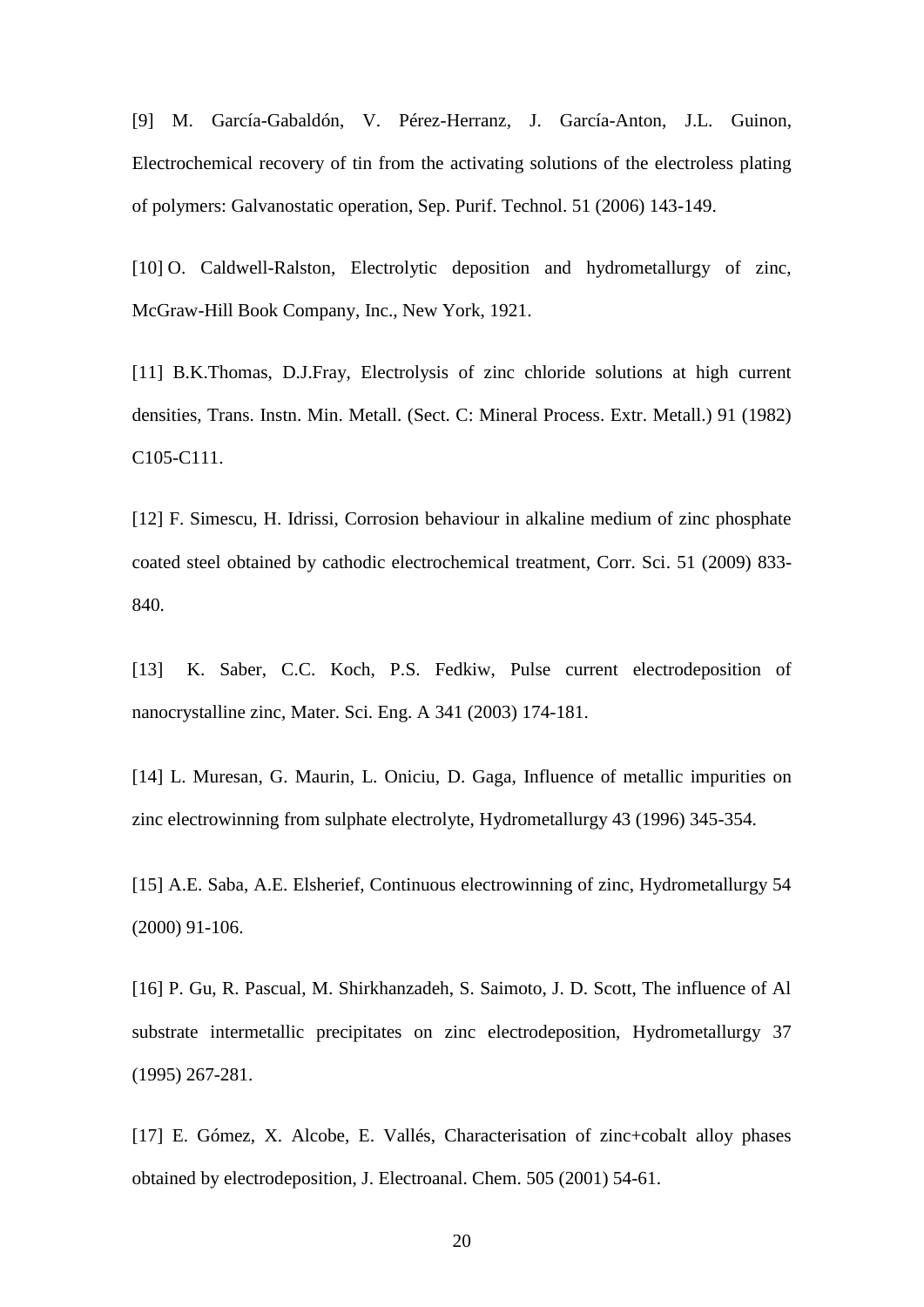[18] G. Roventi, R. Fratesi, R.A.D. Guardia, G. Barucca, Normal and anomalous codeposition of Zn-Ni alloys from chloride bath, J. Appl. Electrochem. 30 (1999) 173- 179.

[19] Z. Zhang, W.H. Leng, H.B. Shao, J.Q. Zhang, J.M. Wang, C.N. Cao, Study on the behavior of Zn-Fe alloy electroplating, J. Electroanal. Chem. 516 (2001) 127-130.

[20] E. Gómez, E. Vallés, Electrodeposition of zinc + cobalt alloys: initiations and development of anomalous co-deposition, J. Electroanal. Chem. 421 (1997) 157-163.

[21] H. Dahms, I.M. Croll, The Anomalous Codeposition of Iron-Nickel Alloys, J. Electrochem. Soc. 112 (1965) 771-775.

[22] J.D. Jensen, D. R. Gabe, G. D. Wilcox, The practical realization of zinc-iron CMA coatings, Surf. Coat. Tech. 105 (1998) 240-250.

[23] M. García-Gabaldón, V. Pérez-Herranz, J. García-Anton, J.L. Guinon, Electrochemical recovery of tin and palladium from the activating solutions of the electroless plating of polymers: Potentiostatic operation, Sep. Purif. Technol. 45 (2005) 183-191.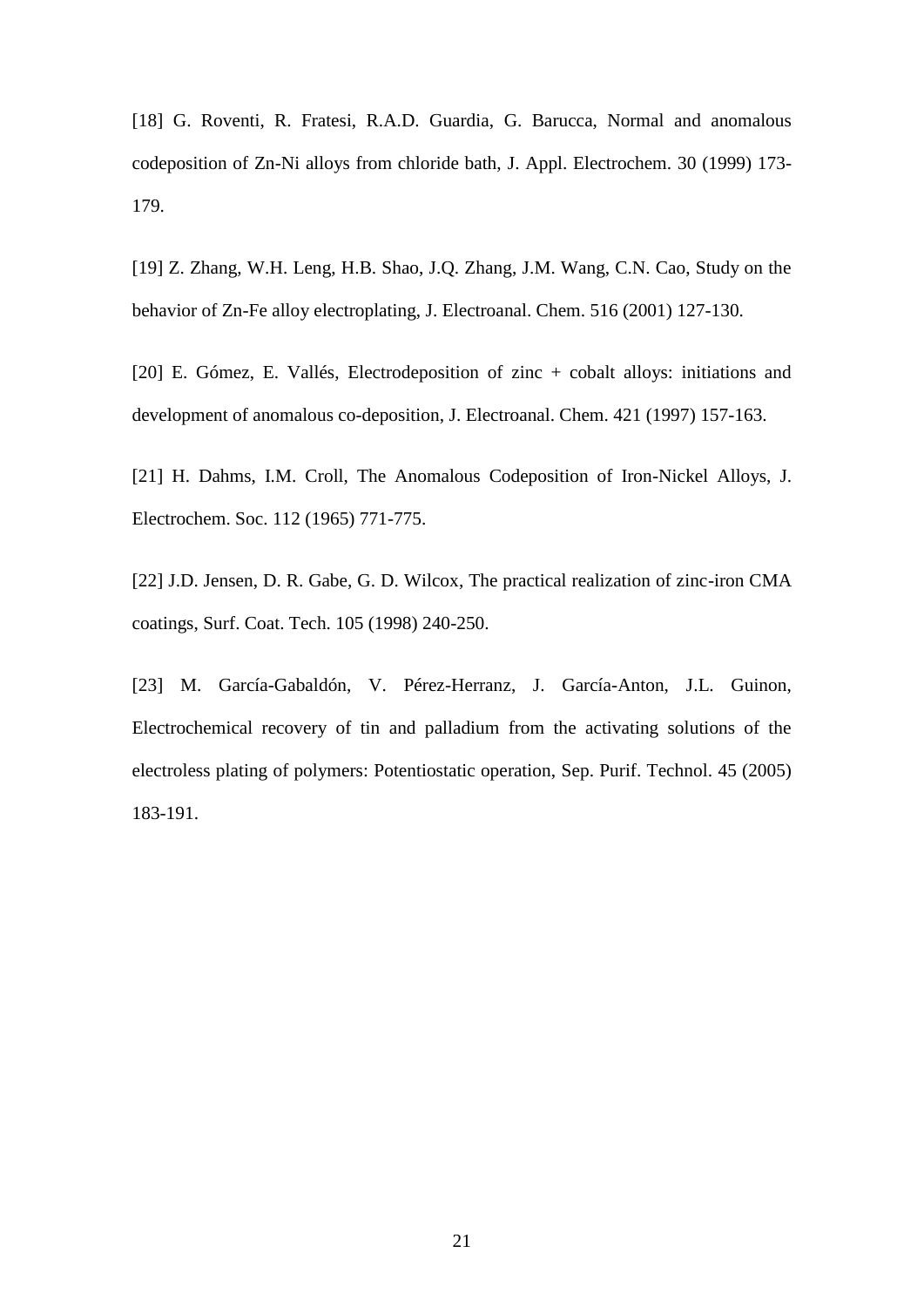#### **Figures and Tables**

Fig. 1: Schematic diagram of the two-compartment electrochemical reactor.

Fig. 2: Evolution of zinc concentration vs. time as a function of the applied current.  $[ZnCl<sub>2</sub>]_{0} = 0.055 M$ ,  $[HCl]_{0} = 0.1 M$ .

Fig. 3: Evolution of zinc concentration vs. time as a function of the applied current.  $[ZnCl<sub>2</sub>]_{0} = 0.055 M$ ,  $[FeCl<sub>2</sub>]_{0} = 0.035 M$ ,  $[HCl]_{0} = 0.1 M$ .

Fig. 4: Evolution of current efficiency vs. time as a function of the applied current.  $[ZnCl<sub>2</sub>]_{0} = 0.055 M$ ,  $[FeCl<sub>2</sub>]_{0} = 0.035 M$ ,  $[HCl]_{0} = 0.1 M$ .

Fig. 5: Evolution of zinc concentration vs. time as a function of the applied current. 1:50 diluted real sample.

Fig. 6: Evolution of zinc conversion vs. time as a function of the applied current in the presence and absence of the AEM. 1:50 diluted real sample.

Fig. 7: Evolution of current efficiency vs. time as a function of the applied current in the presence and absence of the AEM. 1:50 diluted real sample.

Fig. 8: Evolution of zinc and iron concentration vs. time as a function of the applied current in the presence of the AEM. 1:50 diluted real sample

Fig. 9: Evolution of the electrode and cell potential vs. time as a function of the applied current in the presence of the AEM. 1:50 diluted real sample

Fig. 10: Evolution of zinc conversion vs. time as a function of the applied current in the presence of the AEM. 1:50 diluted real sample.

Fig. 11: Evolution of zinc current efficiency vs. time as a function of the applied current in the presence of the AEM. 1:50 diluted real sample.

Fig. 12: Evolution of zinc space-time yield vs. time as a function of the applied current in the presence of the AEM. 1:50 diluted real sample.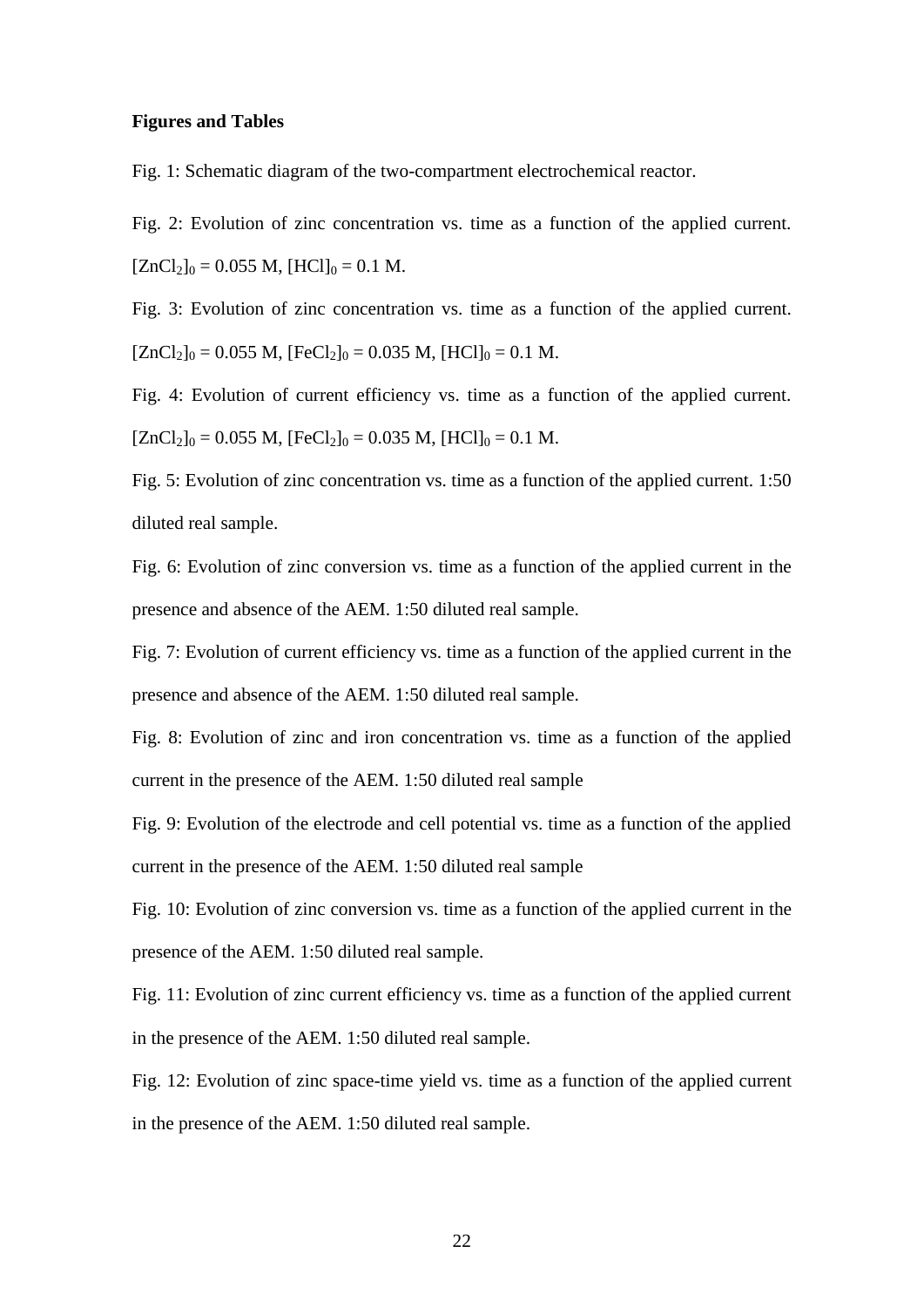Fig. 13: Energy consumption of zinc vs. time as a function of the applied current in the presence of the AEM. 1:50 diluted real sample.

Table 1. Figures of merit for the electrochemical recovery of zinc corresponding to  $t_{100}$ for a 1:50 diluted real sample in the presence of the AEM.

Table 2. Figures of merit for the electrochemical recovery of zinc corresponding to  $t_{100}$ for a 1:50 diluted real sample.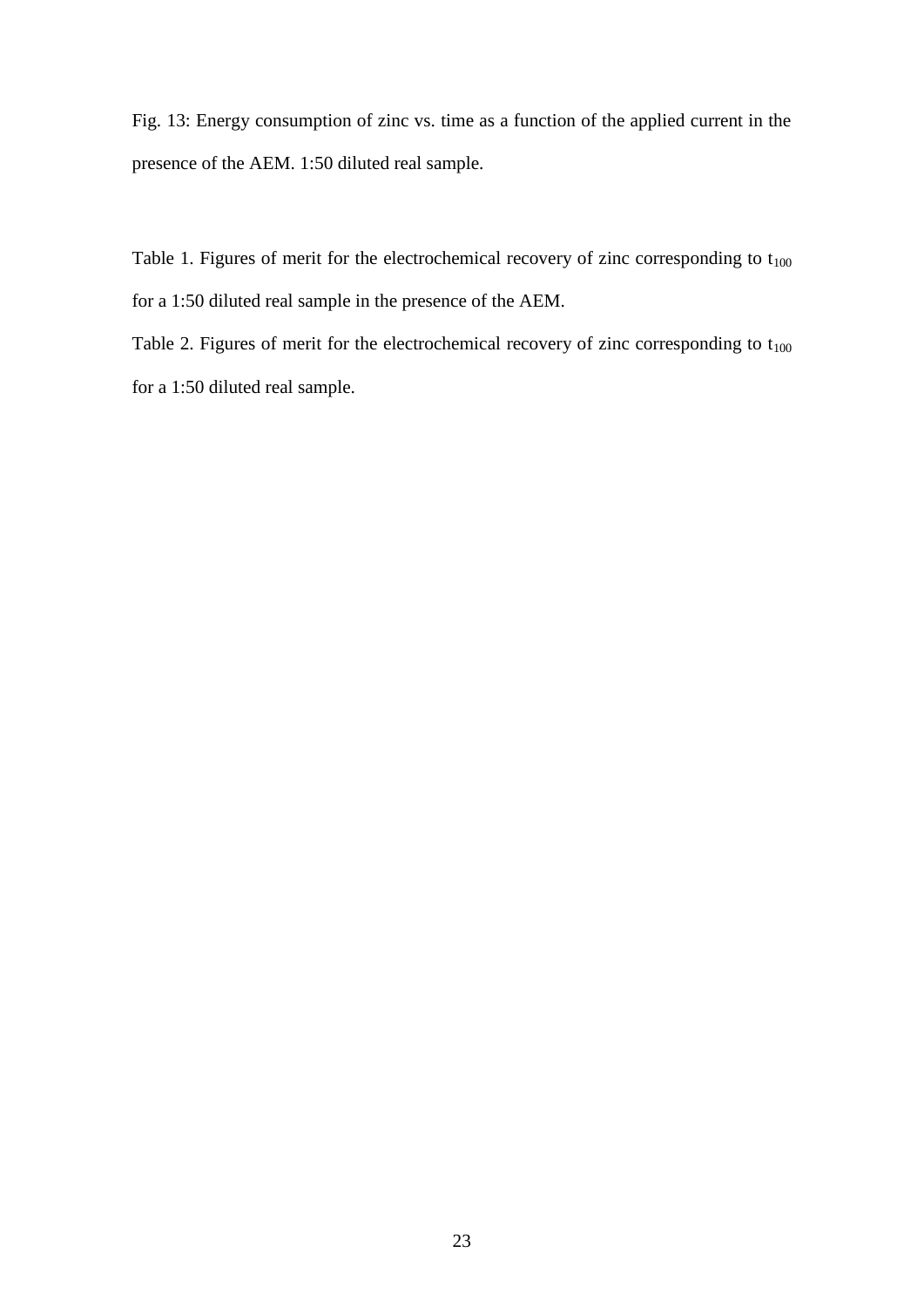

**Fig. 1:** Schematic diagram of the two-compartment electrochemical reactor.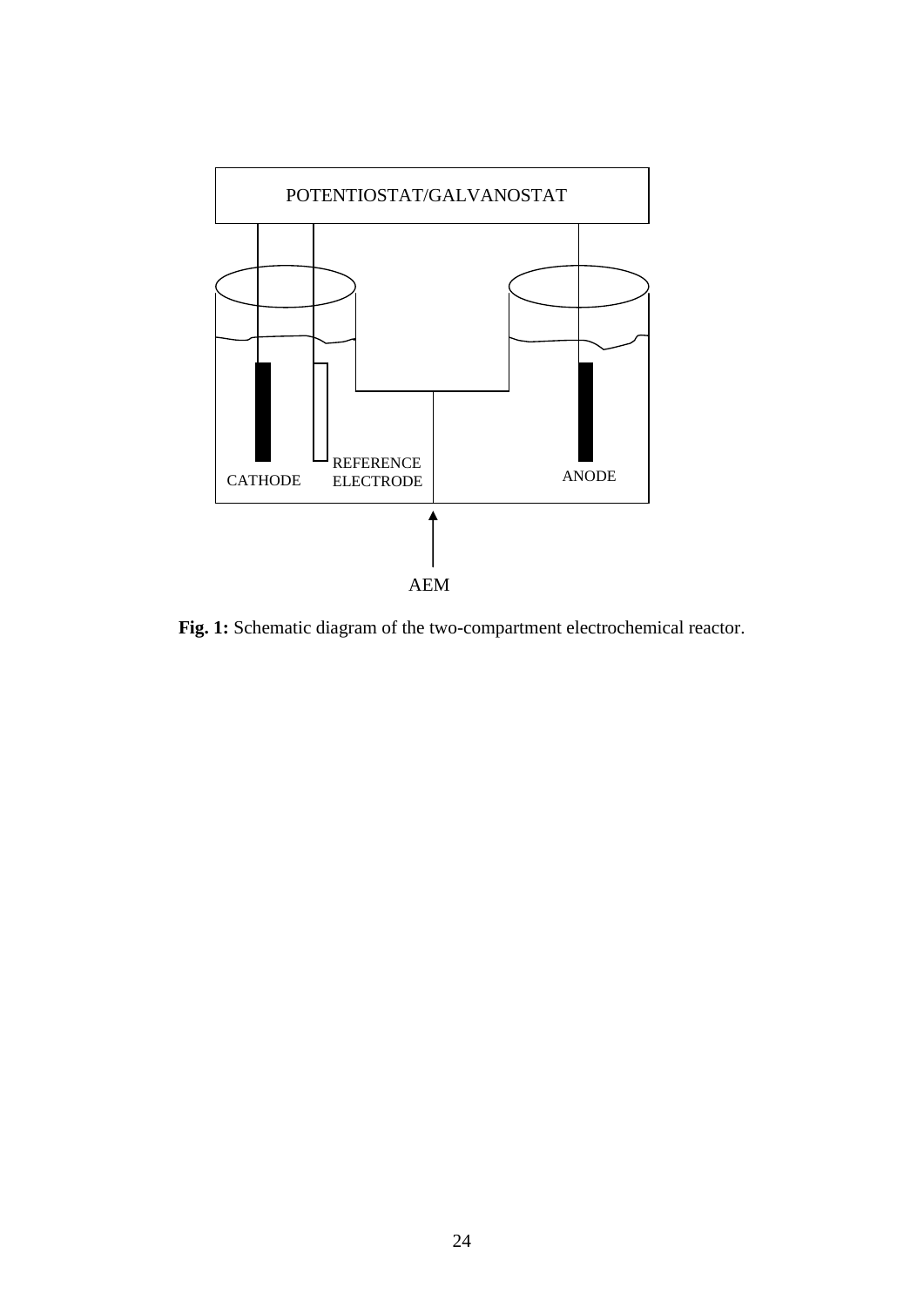

**Fig. 2:** Evolution of zinc concentration vs. time as a function of the applied current.  $[ZnCl<sub>2</sub>]<sub>0</sub> = 0.055 M, [HCl]<sub>0</sub> = 0.1 M.$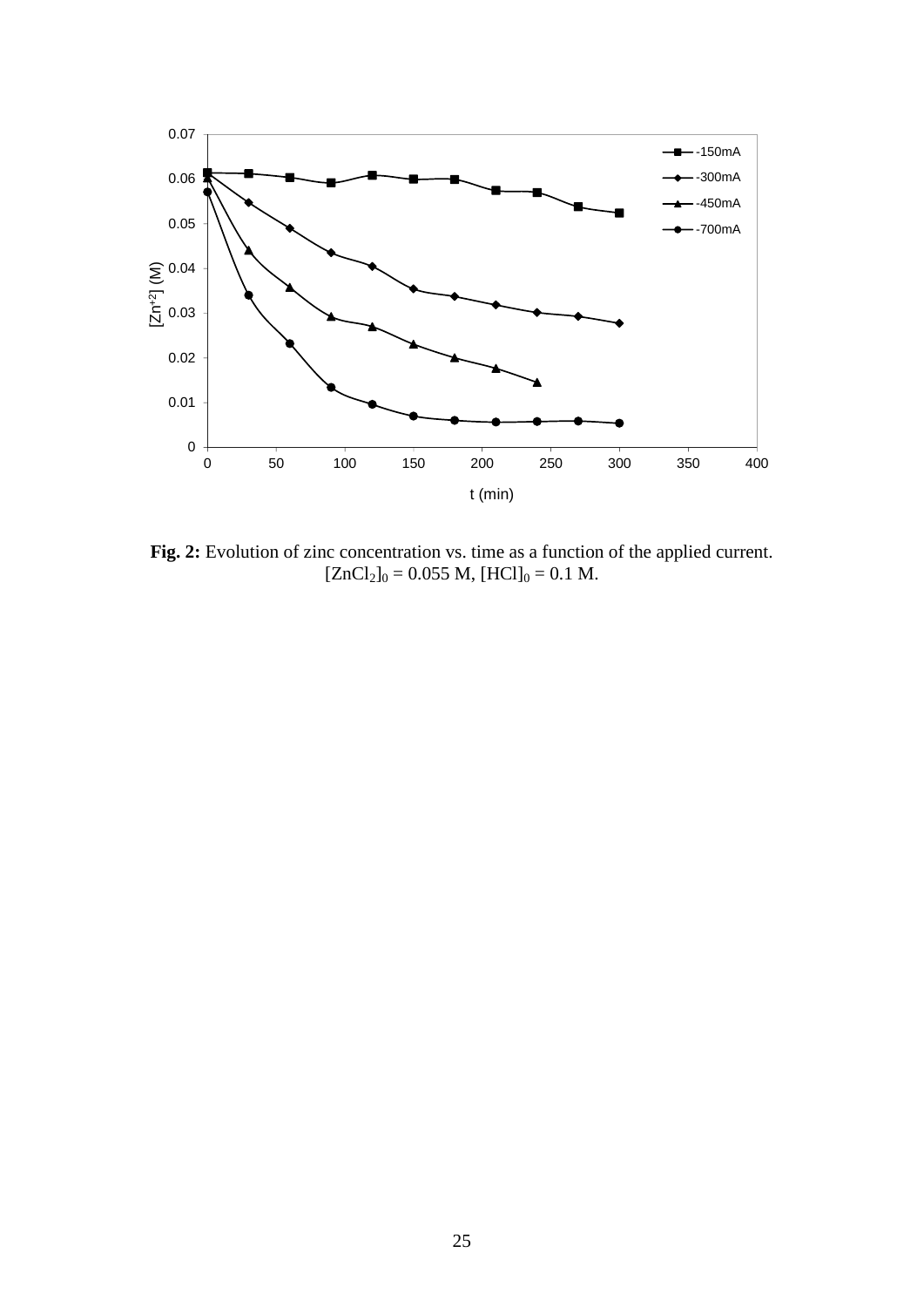

**Fig. 3:** Evolution of zinc concentration vs. time as a function of the applied current.  $[ZnCl<sub>2</sub>]$ <sub>0</sub> = 0.055 M,  $[FeCl<sub>2</sub>]$ <sub>0</sub> = 0.035 M,  $[HC1]$ <sub>0</sub> = 0.1 M.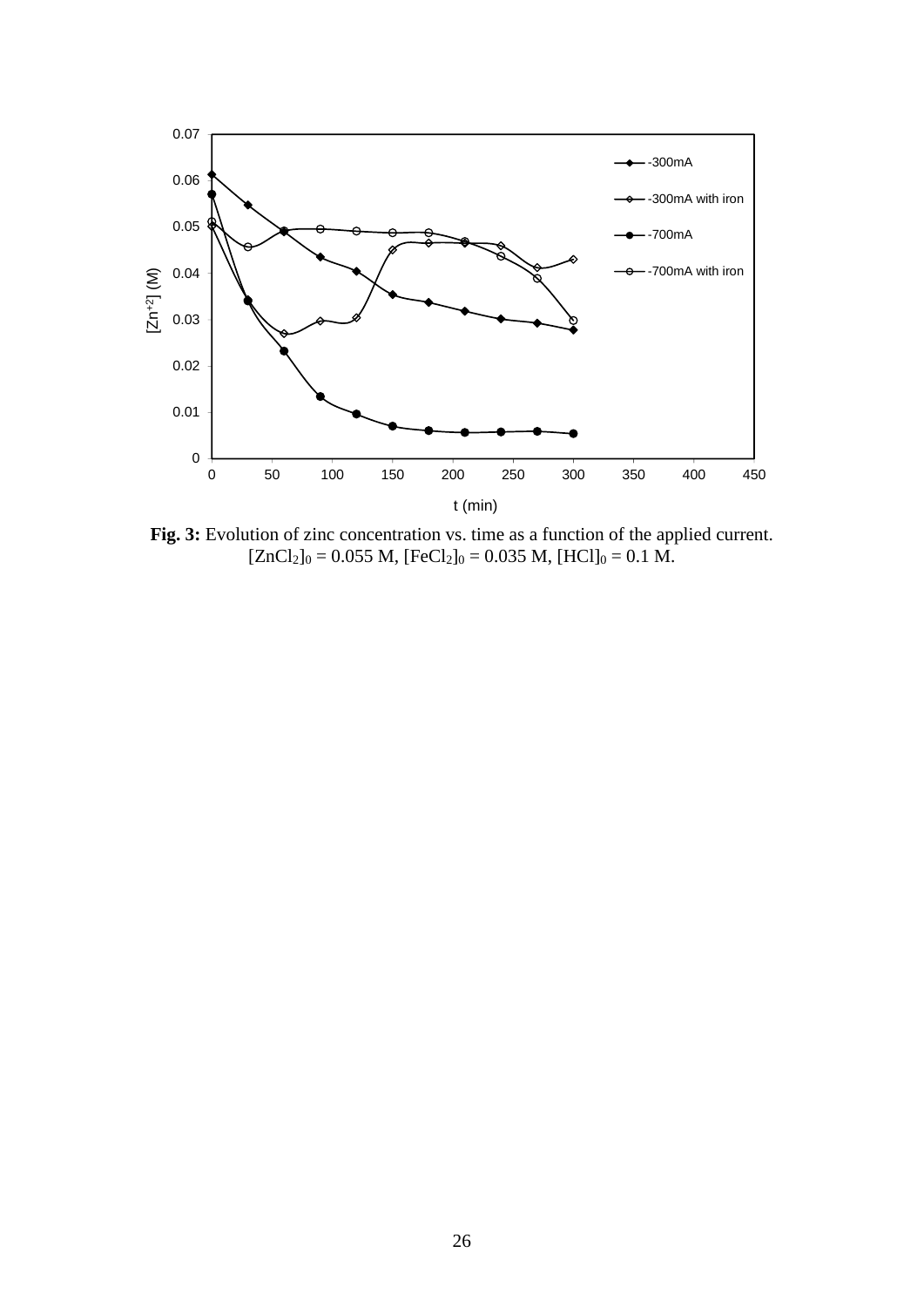

**Fig. 4:** Evolution of current efficiency vs. time as a function of the applied current.  $[ZnCl<sub>2</sub>]$ <sub>0</sub> = 0.055 M,  $[FeCl<sub>2</sub>]$ <sub>0</sub> = 0.035 M,  $[HC1]$ <sub>0</sub> = 0.1 M.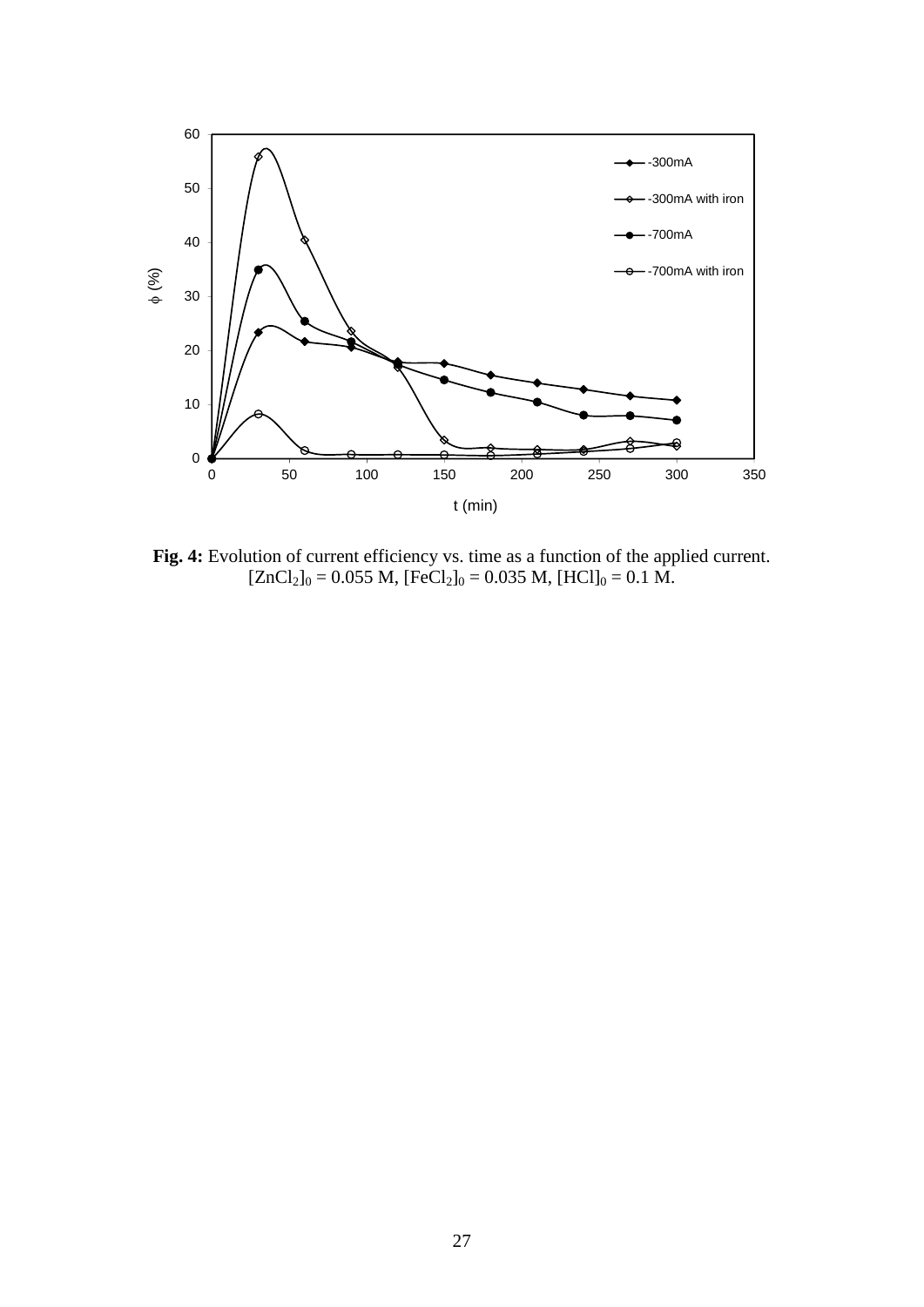

**Fig. 5:** Evolution of zinc concentration vs. time as a function of the applied current. 1:50 diluted real sample.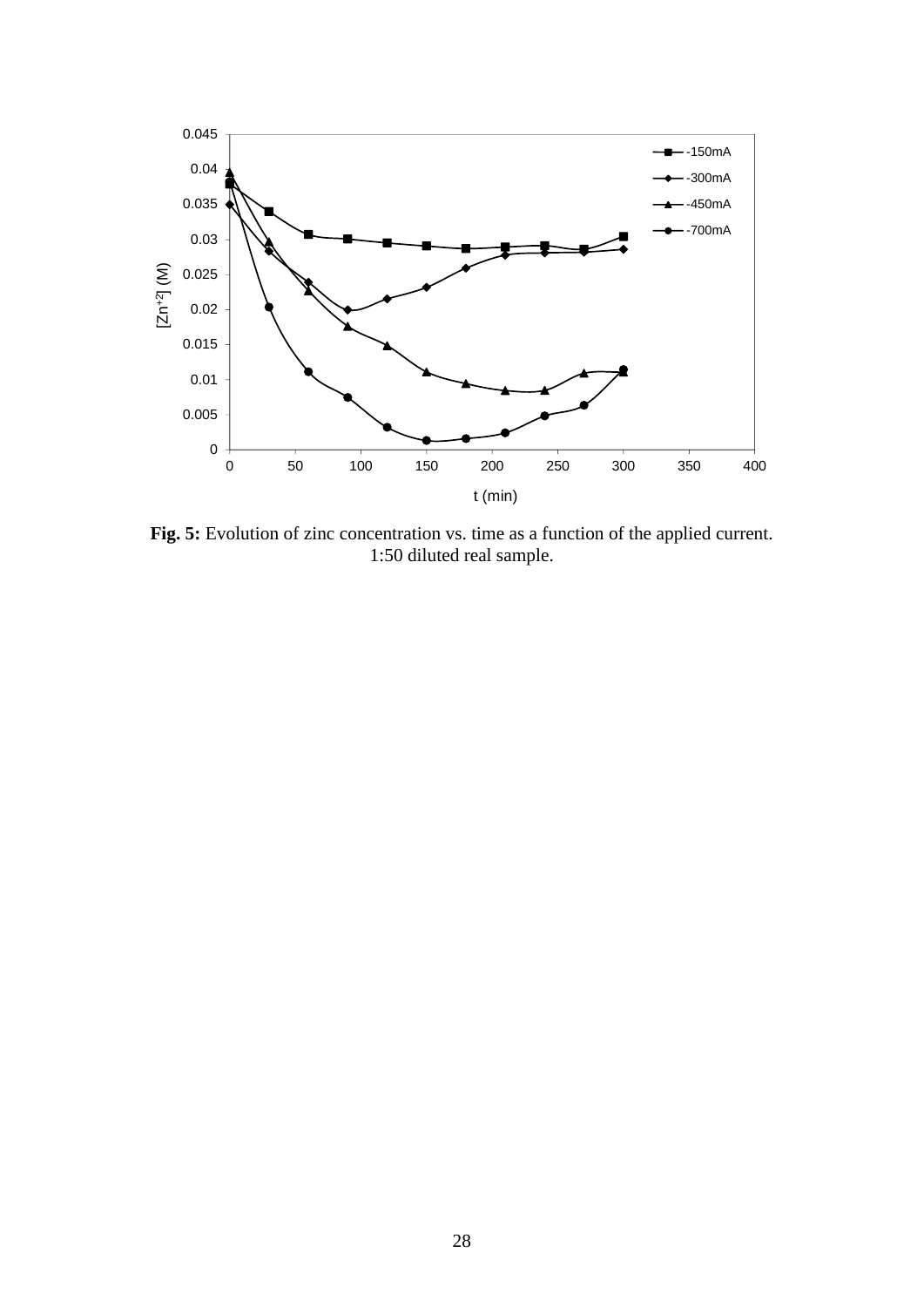

**Fig. 6:** Evolution of zinc conversion vs. time as a function of the applied current in the presence and absence of the AEM. 1:50 diluted real sample.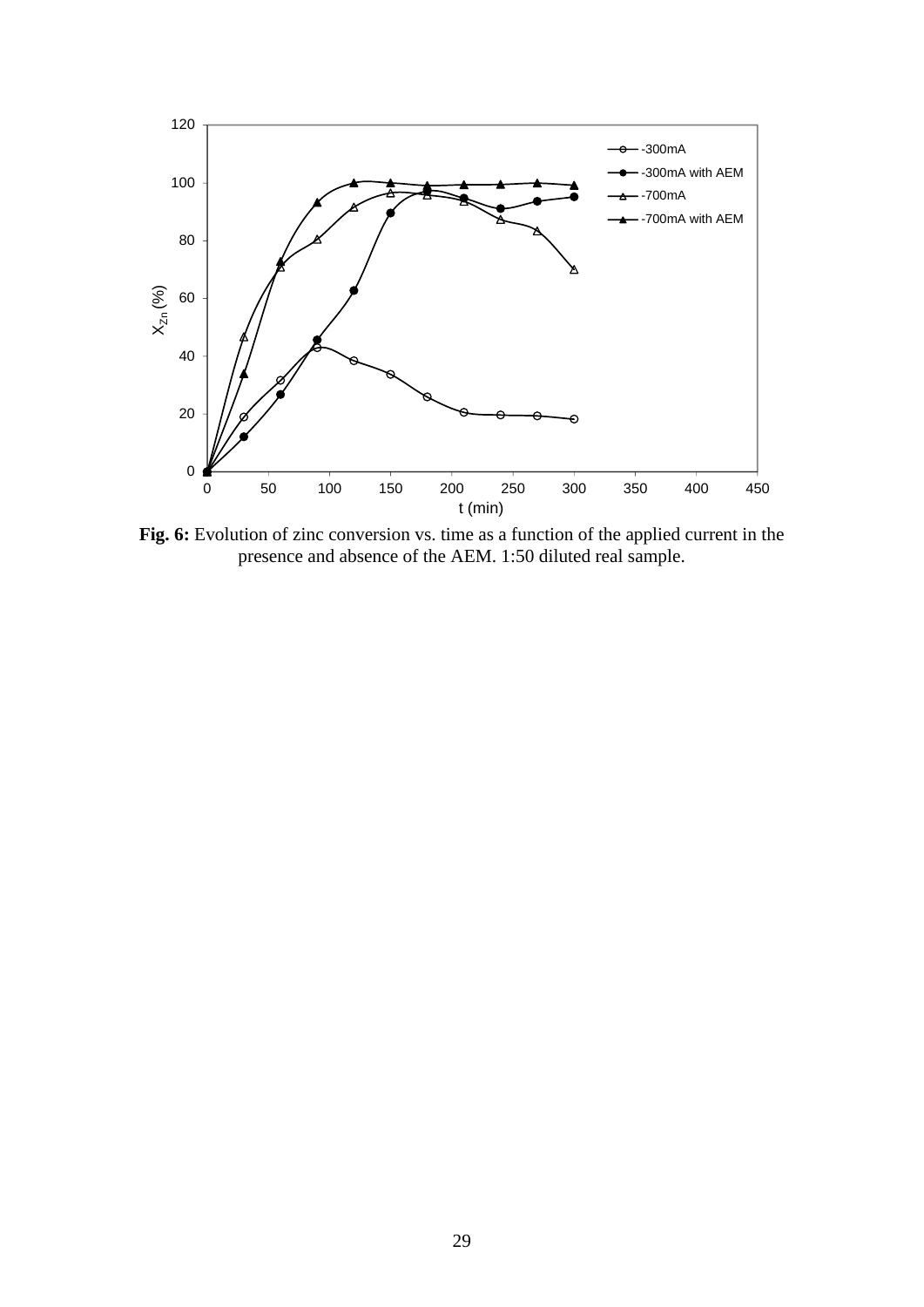

**Fig. 7:** Evolution of current efficiency vs. time as a function of the applied current in the presence and absence of the AEM. 1:50 diluted real sample.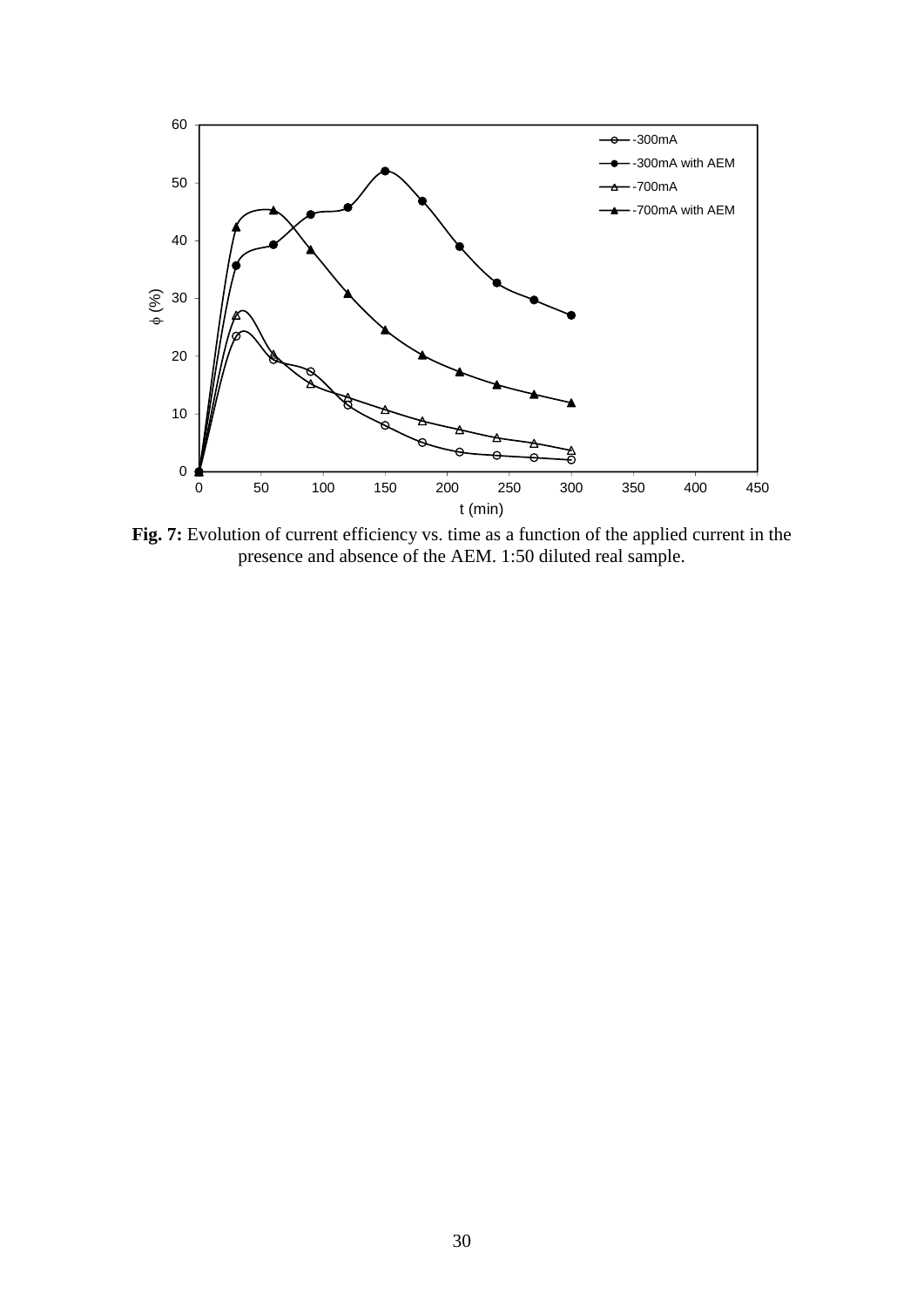

**Fig. 8:** Evolution of zinc and iron concentration vs. time as a function of the applied current in the presence of the AEM. 1:50 diluted real sample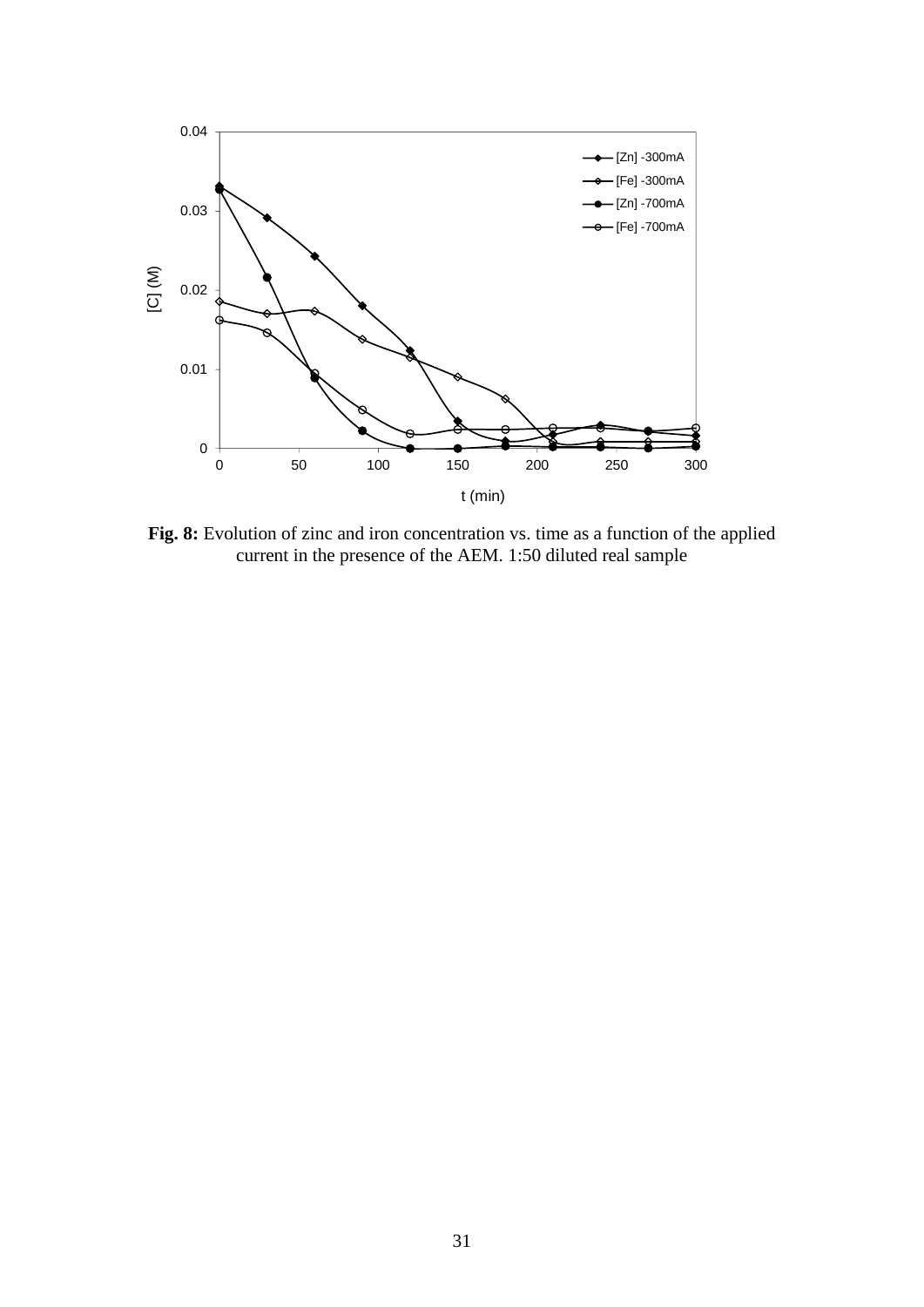

**Fig. 9:** Evolution of the electrode and cell potential vs. time as a function of the applied current in the presence of the AEM. 1:50 diluted real sample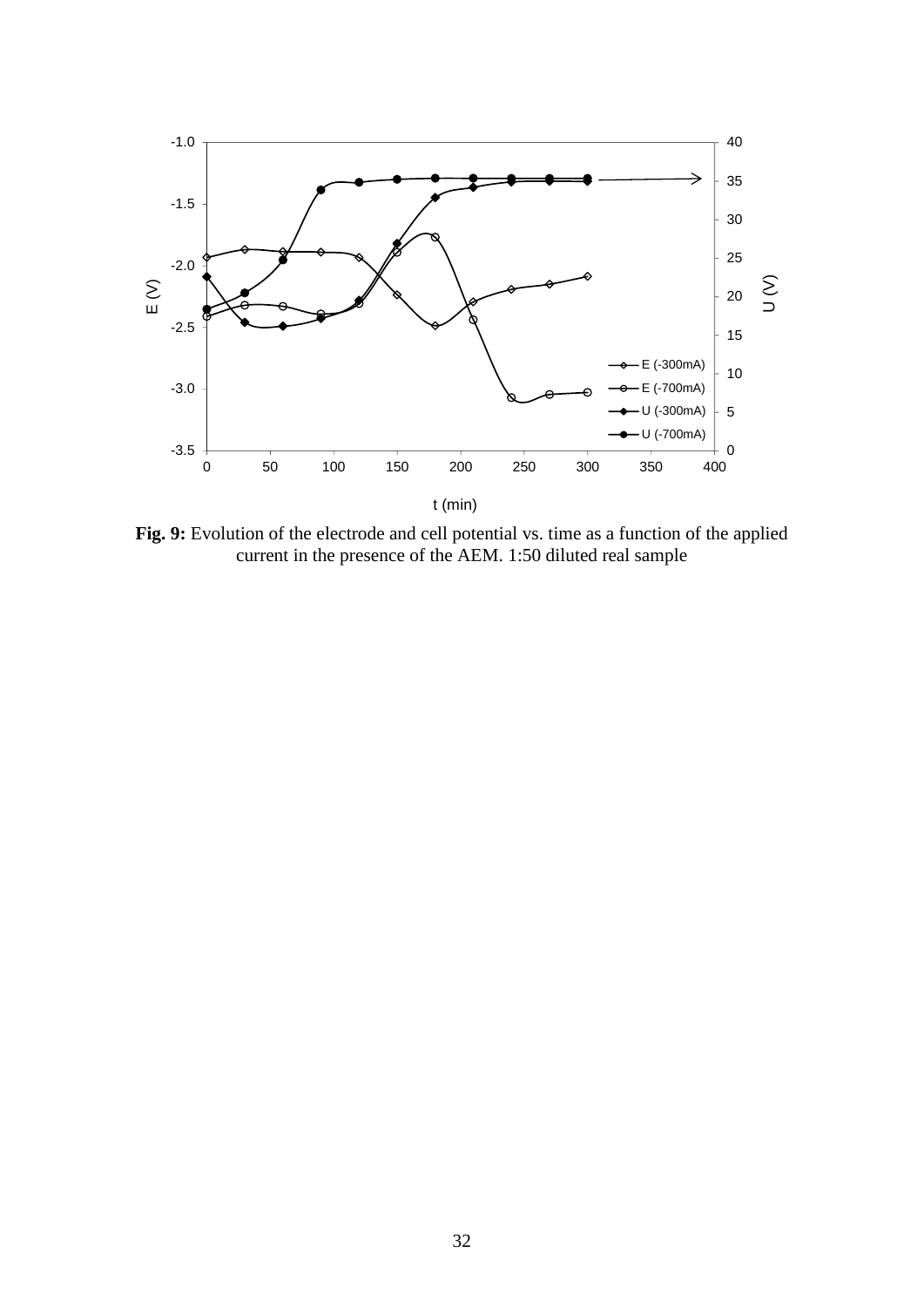

**Fig. 10:** Evolution of zinc conversion vs. time as a function of the applied current in the presence of the AEM. 1:50 diluted real sample.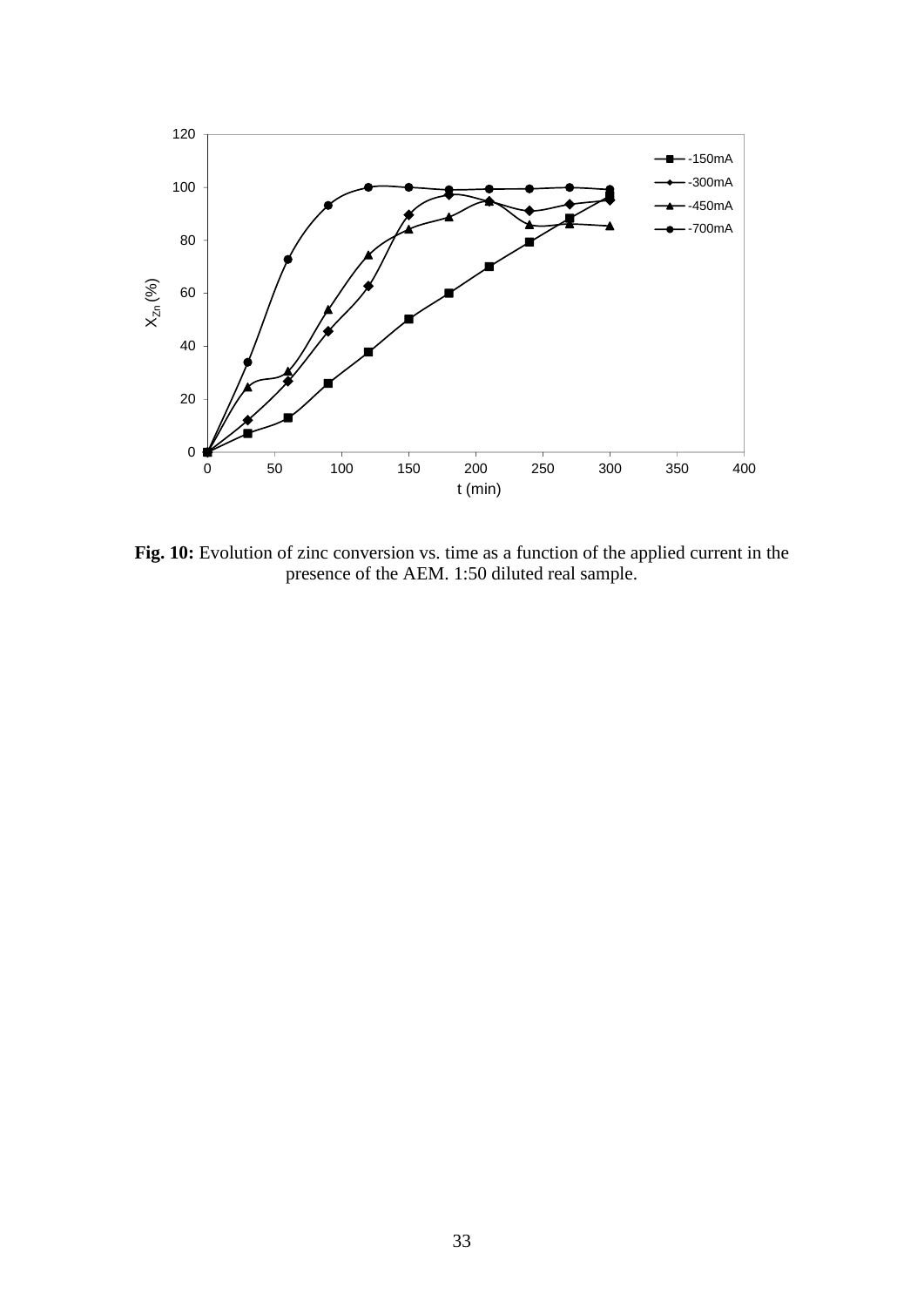

**Fig. 11:** Evolution of zinc current efficiency vs. time as a function of the applied current in the presence of the AEM. 1:50 diluted real sample.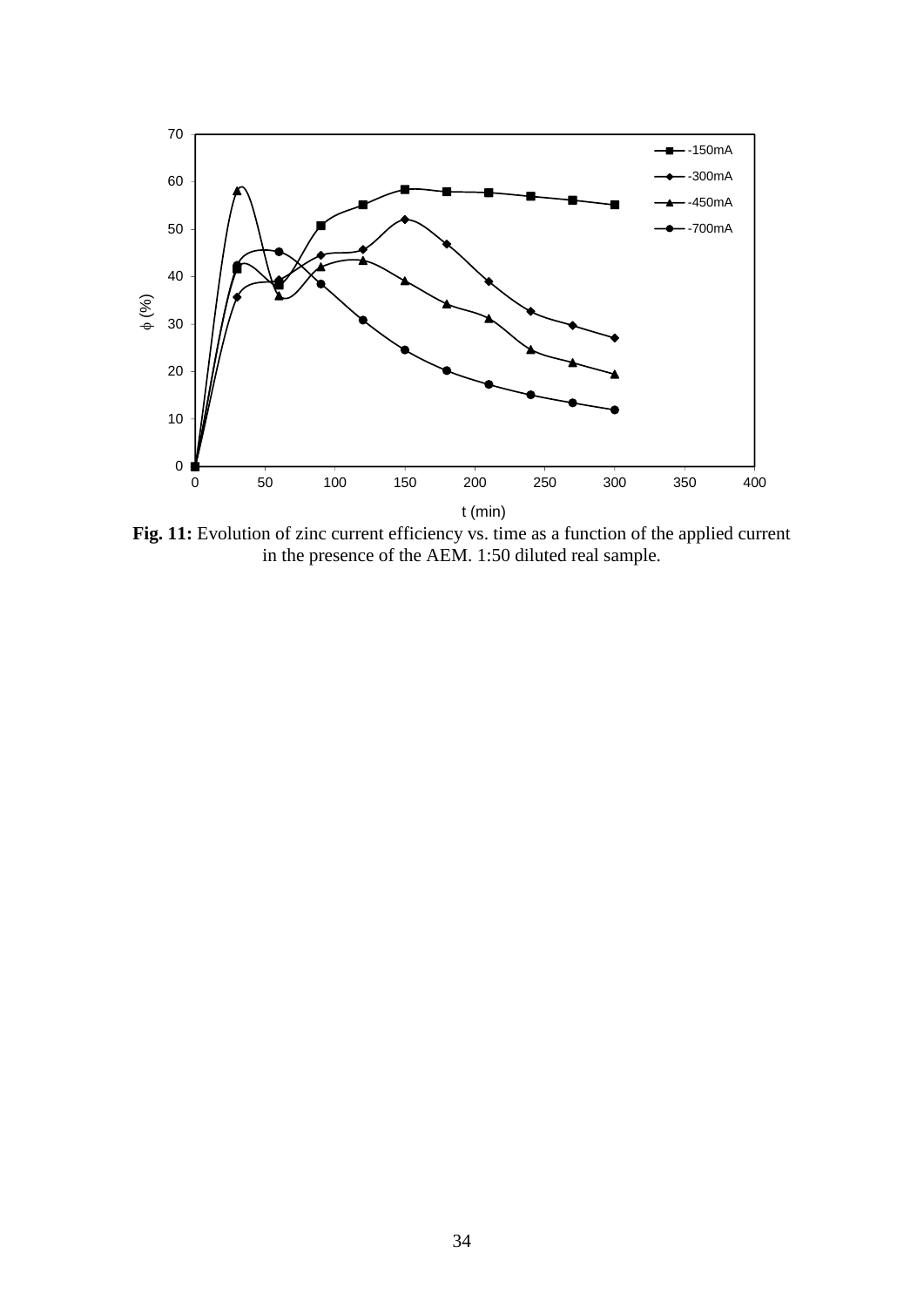

**Fig. 12:** Evolution of zinc space-time yield vs. time as a function of the applied current in the presence of the AEM. 1:50 diluted real sample.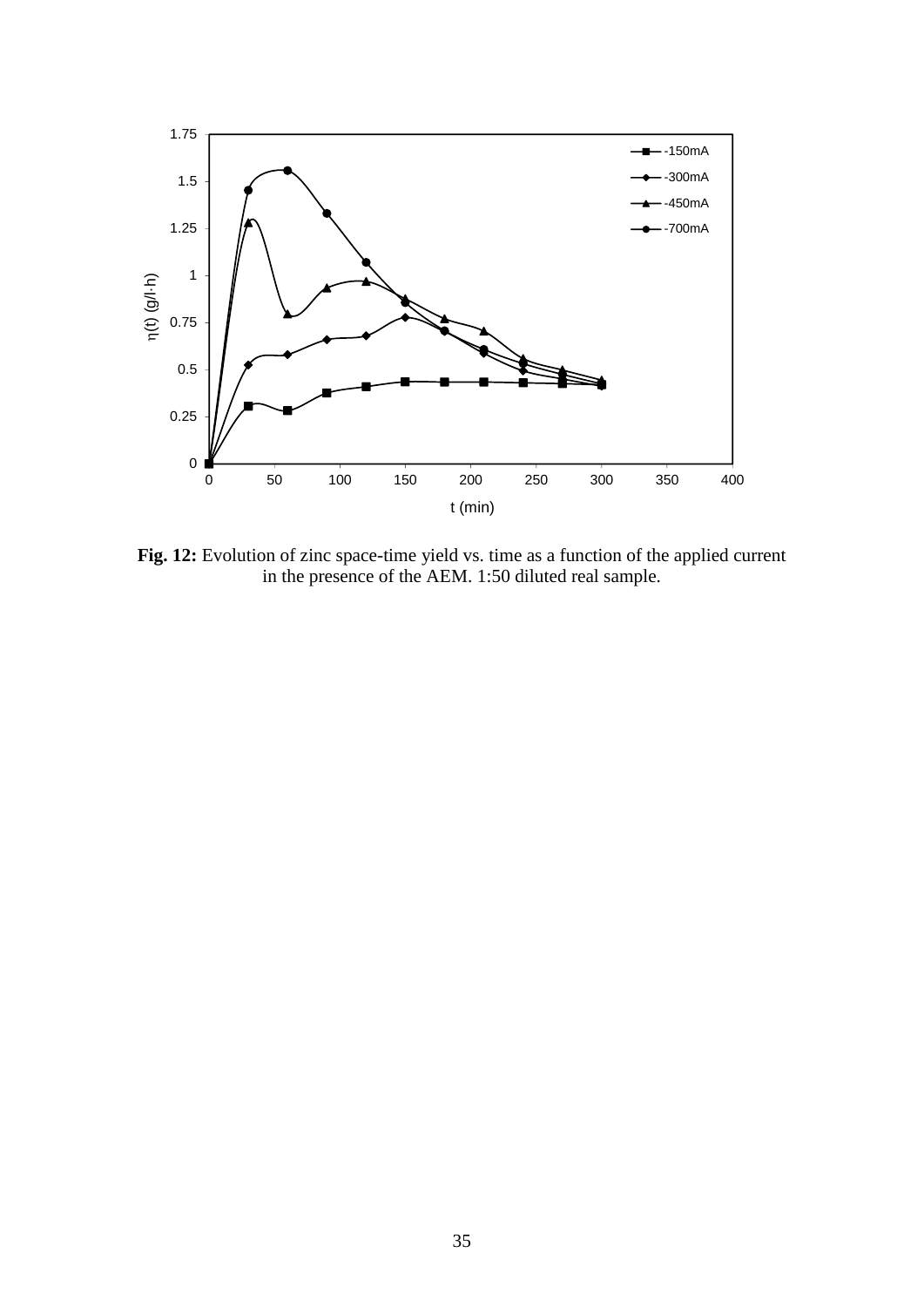

**Fig. 13:** Energy consumption of zinc vs. time as a function of the applied current in the presence of the AEM. 1:50 diluted real sample.